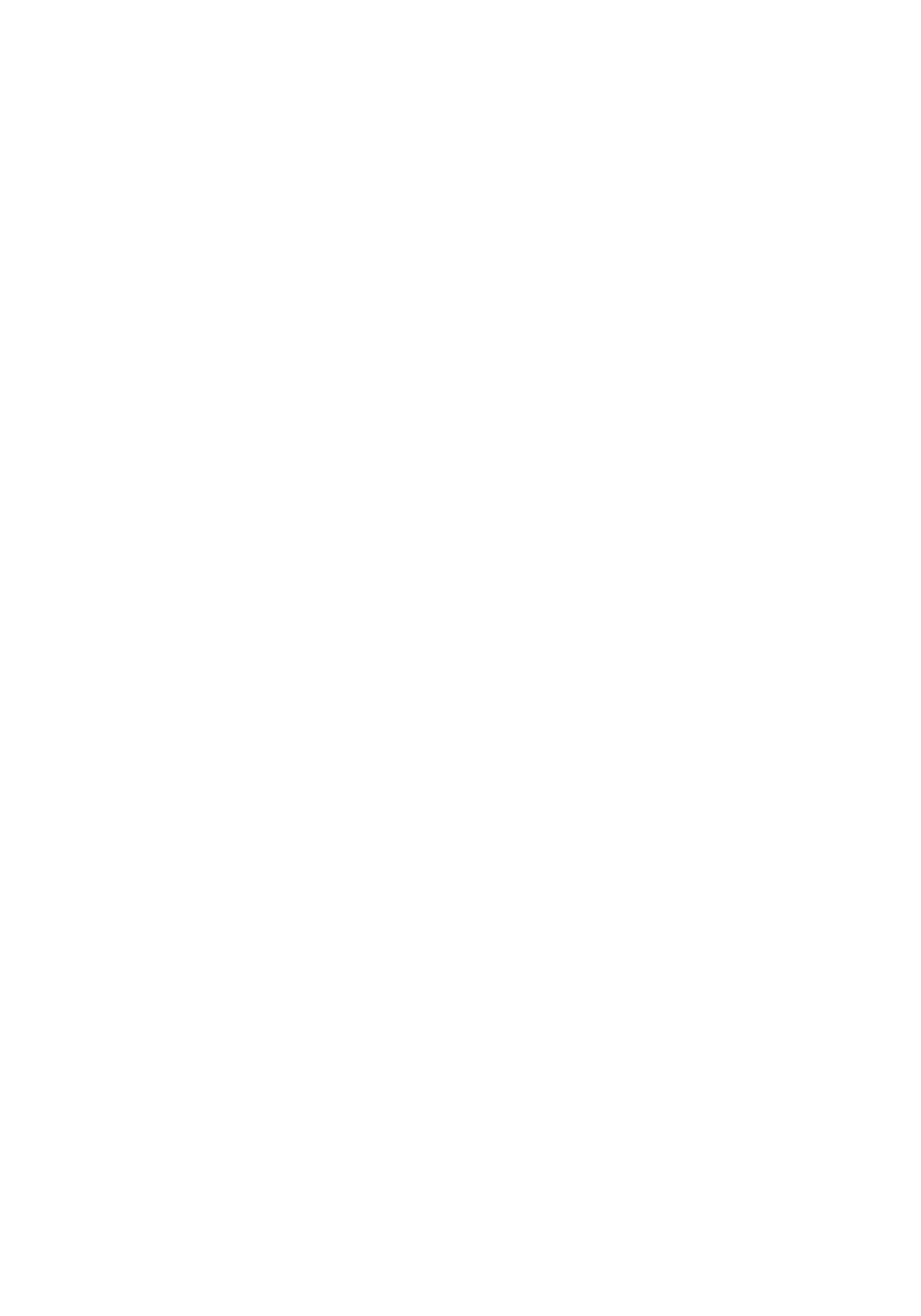# **Foreword**

The twentieth volume of the Tobacco Control Monograph series of the National Cancer Institute reviews the scientific foundation for genetic studies of nicotine use and dependence. The authors and editors perform an admirable job synthesizing the expanding literature in the field and developing a scientific blueprint for the integration of genetic approaches into transdisciplinary studies of nicotine dependence. This seminal work should be examined in the context of global public health action on tobacco prevention and control as well as advances in genomics and related technologies.

It is important to ask how genetic studies of nicotine use and dependence can contribute to the overall public health effort in tobacco control and prevention. For, despite public health efforts, an estimated 45 million people in the United States still smoke. Globally, one billion individuals smoke tobacco on a regular basis, and millions of individuals die yearly from illnesses related to tobacco. A "one size fits all" public health approach has not been fully successful. All available tools will be needed to meet the demand for effective and sustainable tobacco control, including pharmacogenetic-informed treatments and social policy interventions for smoking cessation.

Clearly, tobacco use in a population is the product of the interaction of agent, genetic, and environmental factors. Government policies are important modifiable environmental influences that can alter how tobacco products are designed and marketed and how consumers respond. Understanding individual variation in responses to tobacco can help our approach to different programs, policies, and treatments for nicotine dependence. Synergy occurs when tobacco control and prevention interventions directed at agent, host, and environmental factors are implemented together. However, no studies have adequately addressed simultaneously genetic variation, quantitative measures of behavioral, social and cultural variation, and the interaction among these sources of variation. This gap reflects the disciplinary silos that were not uncommon in the 20th century scientific enterprise.

A few short years after the completion of the Human Genome Project in 2003, we continue to witness growing scientific discoveries on the genetic contribution to common diseases of public health significance, such as cancer, coronary heart disease, and diabetes. The emergence of genome-wide association studies over the past two years has contributed to the acceleration of genetic discoveries. In addition, the number of genetic and genomic tests used in clinical practice continues to grow, including pharmacogenomic applications in clinical practice. A new era of personalized health and healthcare seems to be on the horizon. For diseases related to tobacco use, we are seeing increasing numbers of important genetic discoveries. The need for a wider range of valid phenotypes of nicotine dependence has driven the development of this monograph. The scientific analysis and synthesis presented in this monograph will undoubtedly further the field of behavioral genetics.

Muin J. Khoury, M.D., Ph.D. **Director** National Office of Public Health Genomics Centers for Disease Control and Prevention July 2009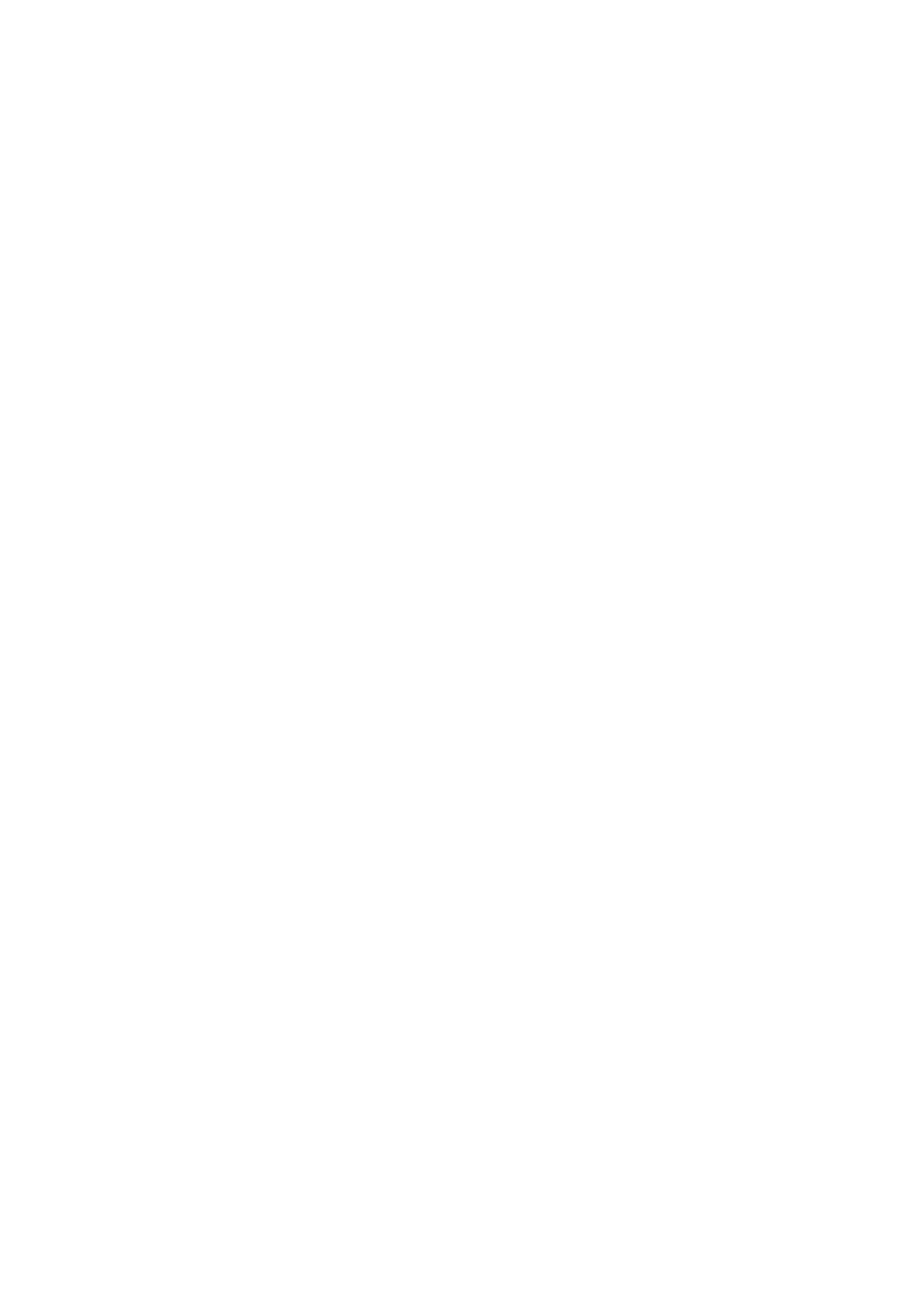# **Message from the Series Editor**

This volume is the twentieth of the Tobacco Control Monograph series of the National Cancer Institute (NCI). The series began in 1991 with a visionary blueprint for public health action on tobacco prevention and control. In the years since, it has disseminated important crosscutting research in areas such as the impact of tobacco control policies, the risks associated with smoking cigars and low-tar cigarettes, systems approaches to tobacco control, and the role of media in promoting and reducing tobacco use.

The subject matter of this monograph began with an informal review and critique of the behavioral genetics literature related to smoking. This review showed that genotyping is restricted to only a few phenotypes (usually current and former smokers) and that standard definitions of smoking behavior are not commonly used. For example, in the United States, an "ever smoker" has been defined generally in the epidemiology and surveillance literature as someone who has smoked at least 100 cigarettes in his/her entire life. Similarly, there is consensus about the need to separate current smokers into "every day" and "some days" smokers. This distinction is rarely made in smoking genetics research. The lack of use of standard definitions of these and other aspects of tobacco use behavior (for example, smoking cessation) not only hinders comparisons among genetics studies, but also the ability to put results from these studies into context of knowledge gained from other disciplines. The need for standard definitions and measures of tobacco use behavior is critical to furthering our understanding of the genetic and environmental determinants of tobacco use.

Much of the tobacco literature examines genetic susceptibility to smoking initiation and cessation only among very broad groups without an understanding of the complexities or variations within these categories in patterns of smoking behavior. Combining very different subgroups of smokers into a few common phenotypes (for example, the current smoking phenotype often includes both light and intermittent smokers with heavy daily smokers) and then using such heterogeneous groups in research studies may be hindering progress in our understanding the role of genetics in complex behaviors such as smoking.

Another limitation of genetics research is that it is often based on small, nonrepresentative samples of the population, which limits the generalizability and interpretability of the findings. The frequency of genetic variants determined from nonprobability-based samples may not reflect the true underlying frequency in the general population. Therefore, epidemiologic and etiologic conclusions based on these results may be misleading. Only through the analysis of population-based samples will we be able to examine the relative contribution of genetics and environment, as well as gene-gene interactions and gene-environment interactions, to explaining variations in tobacco use behavior, dependence, and disease risk. Populationlevel genetic analyses will also help us determine if previously identified genetic variants are truly associated with smoking and whether conflicting findings in the literature are due to population stratification (selection bias).

Finally, while the effect of single genetic variants is likely to be small for complex behaviors such as smoking, previous research has not studied the joint effects of different genetic variants on tobacco use behavior, dependence, and disease risk. Large, national samples are needed to allow us to examine the potential impact of these multiple genetic variants.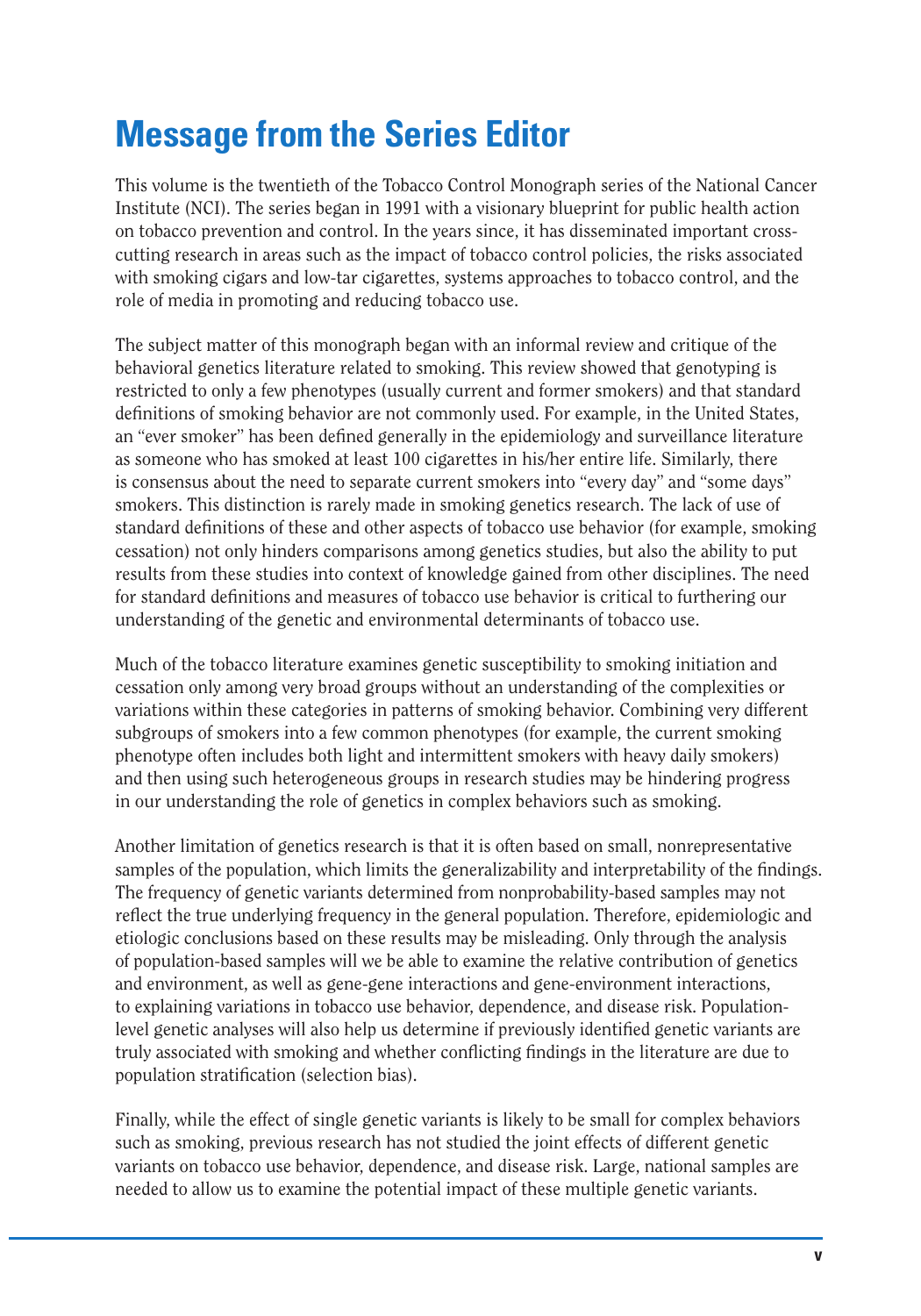This monograph was originally intended to demonstrate the need for standard definitions of tobacco use behavior and to explore the utility of using epidemiologic data from national surveys, as well as data from a multitude of other sources (such as smoking topography) and disciplines (such as psychology and pharmacology) to identify unique smoking phenotypes for genetic analysis. In addition, the original proposal called for exploring the conceptual and measurement issues related to describing the entire continuum of smoking behavior, from the first few adolescent puffs to "hardcore" dependence. Several steps were outlined to achieve these objectives: (1) synthesize the existing literature; (2) conduct original data analyses and develop innovative methods to address the research gaps; (3) examine the application and usefulness of the potential phenotypes for genetic, epidemiologic, and behavioral research; and (4) make recommendations for future conceptualization (theory/model building), methods development (new measurement, innovative analytic approaches), and new data collection and empirical research.

Researchers within and outside NIH also reached the conclusion around this same time that there were a number of questions, including those related to behavioral genetics, which could be most effectively addressed only if a clear definition for nicotine dependence was developed. These researchers, many of whom have subsequently edited or authored this monograph, were particularly interested in finding ways to define various groups of smokers along meaningful dimensions (such as dependence) that could help to advance the field of behavioral genetics of smoking. One of the most significant obstacles identified in behavioral genetics research of smoking was the lack of valid and useful phenotypes.

Although the content of this monograph has changed somewhat to focus more on nicotine dependence phenotypes, it has remained true to the original vision. The publishing of this monograph comes at a critical time. The field of behavioral genetics is evolving rapidly. Efforts are underway to develop core sets of standardized measures to use in genetic studies. The need to identify a broad range of homogeneous phenotypes of nicotine dependence has never been clearer. While the literature on the relationship between genetic variation and treatment outcomes was not addressed, new and important discoveries presented in this monograph concerning the assessment, development, and maintenance of nicotine dependence may help clinicians target interventions more effectively—to specific components of nicotine dependence and to windows of opportunity for more precise timing of intervention delivery. Moreover, more refined phenotypes may provide more sensitive indicators of the impact of treatment for nicotine dependence and, ultimately, lead to a stronger evidence base for pharmacogeneticallyinformed treatments.

Moreover, a better understanding of the role of genetic susceptibility may help the public health community enhance already effective public policies for tobacco prevention and control. Much progress in reducing tobacco use has already been made and much is already known to work; however, even in this context, knowledge gained from genetic studies may play an important role in designing new and innovative environmental and policy interventions. We hope the science presented in this monograph guides the field for many years to come.

Stephen E. Marcus, Ph.D. Monograph Series Editor July 2009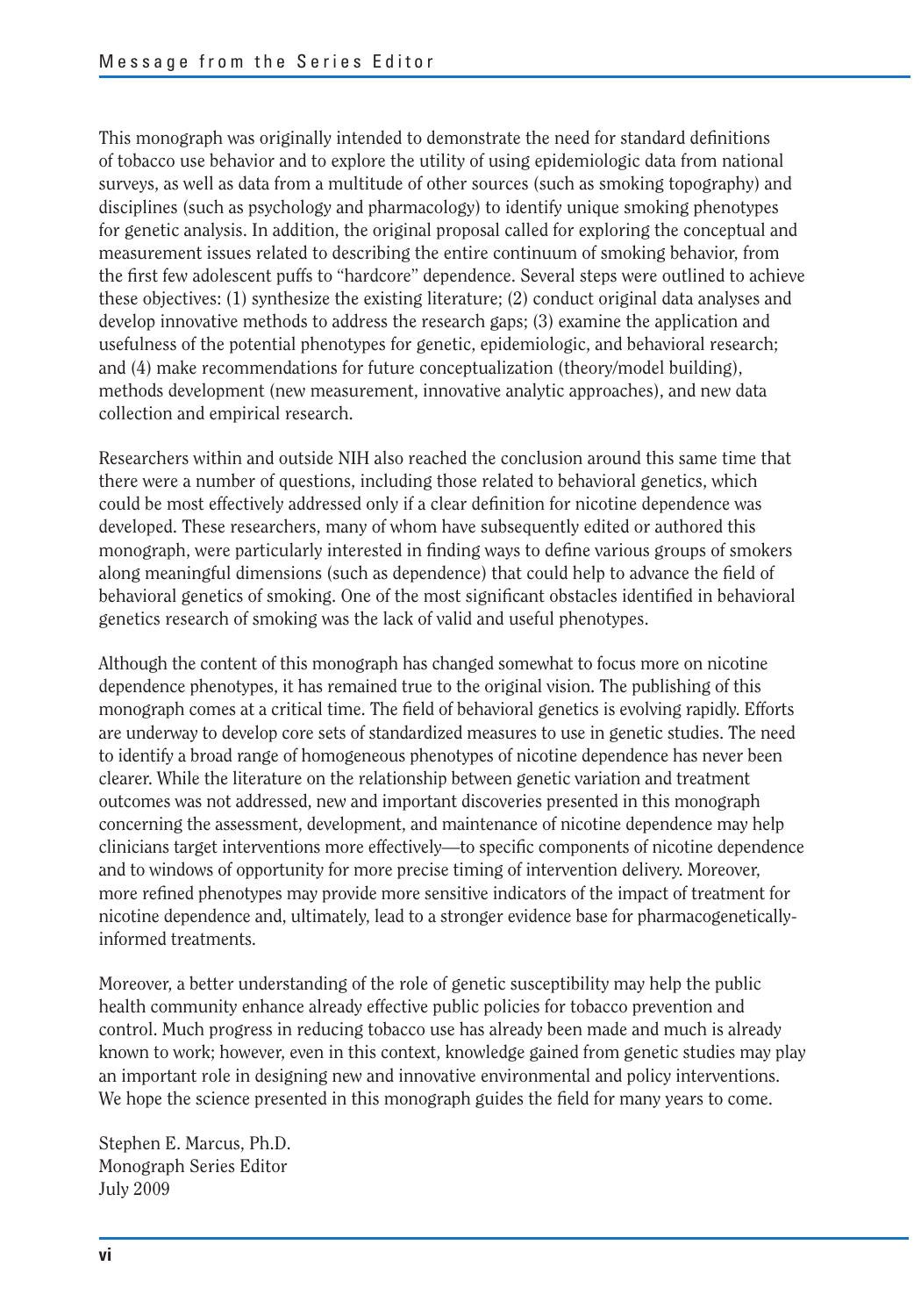# **Acknowledgments**

This monograph was developed by the National Cancer Institute under the general direction of **Stephen E. Marcus,** Monograph Series Editor, and Senior Scientific Editor Gary E. Swan, along with Scientific Editors **Timothy B. Baker, Laurie Chassin, David V. Conti, Caryn Lerman,** and **Kenneth A. Perkins.** 

### **Monograph Series Editor**

### **Stephen E. Marcus, Ph.D.**

Epidemiologist Tobacco Control Research Branch, Behavioral Research Program Division of Cancer Control and Population **Sciences** National Cancer Institute National Institutes of Health Bethesda, MD

### **Senior Scientific Editor**

**Gary E. Swan, Ph.D. Director** Center for Health Sciences SRI International Menlo Park, CA

### **Scientific Editors**

**Timothy B. Baker, Ph.D.**  Professor Center for Tobacco Research & Intervention Department of Medicine School of Medicine and Public Health University of Wisconsin Madison, WI

### **Laurie Chassin, Ph.D.**

Regents Professor of Psychology Department of Psychology Arizona State University Tempe, AZ

### **David V. Conti, Ph.D.**

Assistant Professor Zilkha Neurogenetic Institute Keck School of Medicine Department of Preventive Medicine Division of Biostatistics University of Southern California Los Angeles, CA

### **Caryn Lerman, Ph.D.**

Mary W. Calkins Professor Department of Psychiatry and Annenberg Public Policy Center Deputy Director, Abramson Cancer Center University of Pennsylvania Philadelphia, PA

### **Kenneth A. Perkins, Ph.D.**

Professor of Psychiatry University of Pittsburgh Pittsburgh, PA

Authors, Reviewers, and Other Contributors are listed in the monograph.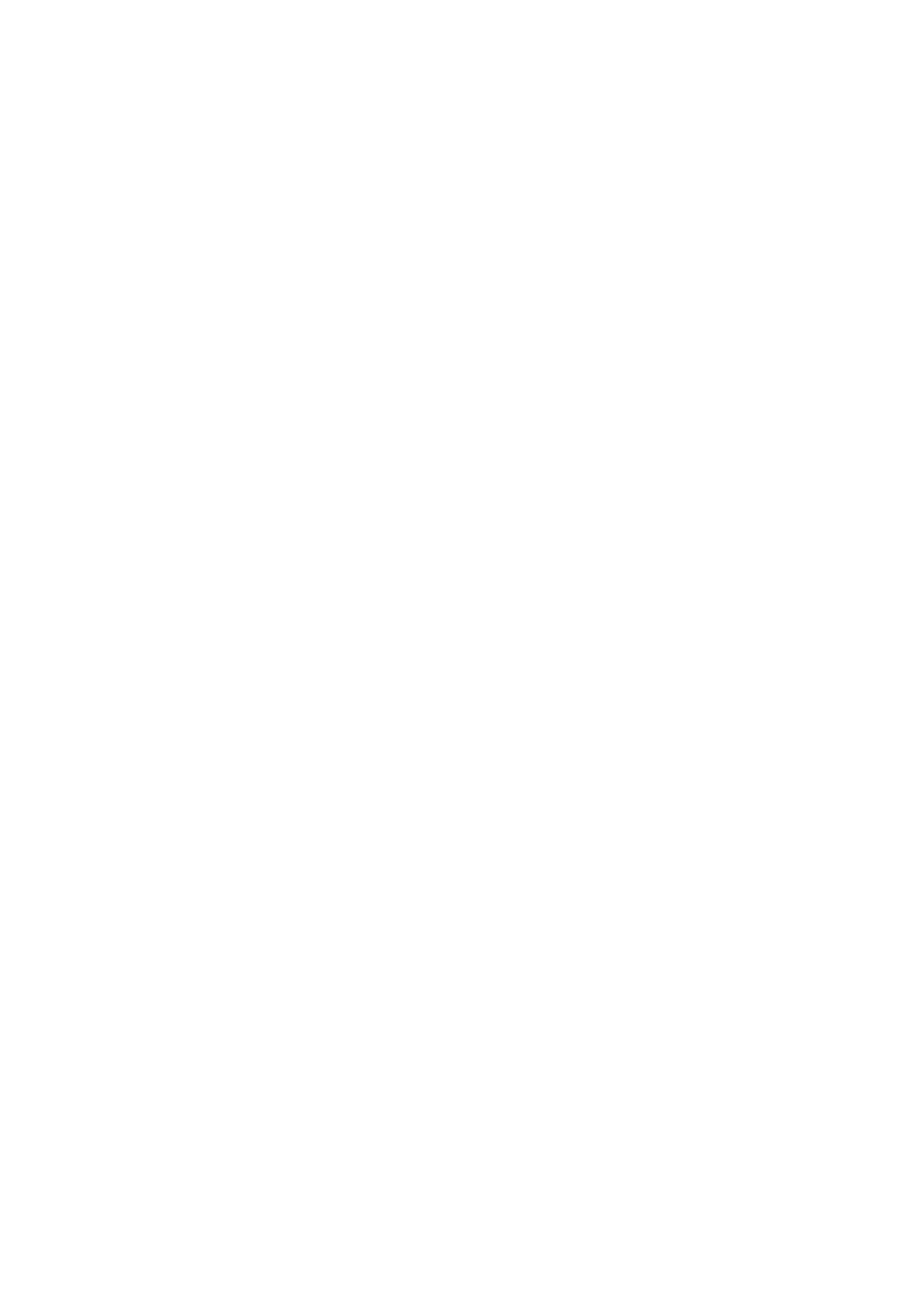# **Executive Summary**

This Executive Summary should not be considered a substitute for the comprehensive monograph. Although the Executive Summary provides a useful synopsis of the purpose, organization, and conclusions of the monograph, it is only meant as a starting point for researchers, clinicians, ethicists, policymakers, and the tobacco prevention and control community. Readers are encouraged to refer to the full monograph for an in-depth, peerreviewed synthesis of the scientific evidence, as well as supporting references and other documentation.

The monograph and its supplemental materials may be found electronically at http://cancercontrol.cancer.gov/tcrb/ monographs/20/index.html.

Substantial evidence, accumulated since the 1950s, from the study of twins, siblings, and nuclear families shows that *unmeasured*  genetic factors (influences estimated from analyses of correlations among family members for specific phenotypes) influence the likelihood of both initiating and maintaining nicotine dependence. Beginning with research published in 1994, studies show that *measured* genetic factors (influences estimated from analyses of associations between genomic regions or specific gene variants and specific phenotypes) and nicotine dependence are also related. More than 100 published papers have reported associations between tobacco use behaviors and variants of candidate genes or genomic regions in relevant neurobiological and metabolic pathways. The combined evidence reveals that genetic involvement in nicotine dependence is present in adolescents and adults, both males and females, and in several cultures.

Concurrent with the work started in the early 1990s, new genomic technologies were introduced that make previous research quickly obsolete. With the rapid decrease in costs to genotype individuals for very large numbers of variants across the whole genome, the whole-genome association study has now become possible. Similarly, it is now possible to genotype candidate genes for many variants (known as single nucleotide polymorphisms [SNPs]). SNPs account for a large number of functional variants in humans, which has made them particularly useful in wholegenome research. Along with genomic technology, advanced methods from the experimental, bioinformatic, statistical, and epidemiological fronts now make it possible to envision the next generation of studies. These advances will support the further integration of neurobiological mechanisms into public health efforts.

The marked decline in cigarette consumption in the United States since the 1960s corresponds to increased public awareness of the dangers of tobacco use, changing social norms about tobacco, and increasing governmental actions to regulate the use, sale, and advertising of tobacco products. The most comprehensive environmental changes have been in attitudes and rules about smoking in enclosed public places. As late as the 1980s, smoking was present in most public places, with smoking allowed virtually everywhere (except in areas of increased probability of fires or damage to equipment). Over time, the environment that had supported smoking indoors has transformed. Limiting where people can smoke has contributed to the social marginalization of smoking as an accepted behavior. In addition, tobacco use screening and brief intervention by clinicians has become a top-ranked clinical preventive service on the basis of health impact, effectiveness, and cost-efficiency, further reducing cigarette consumption.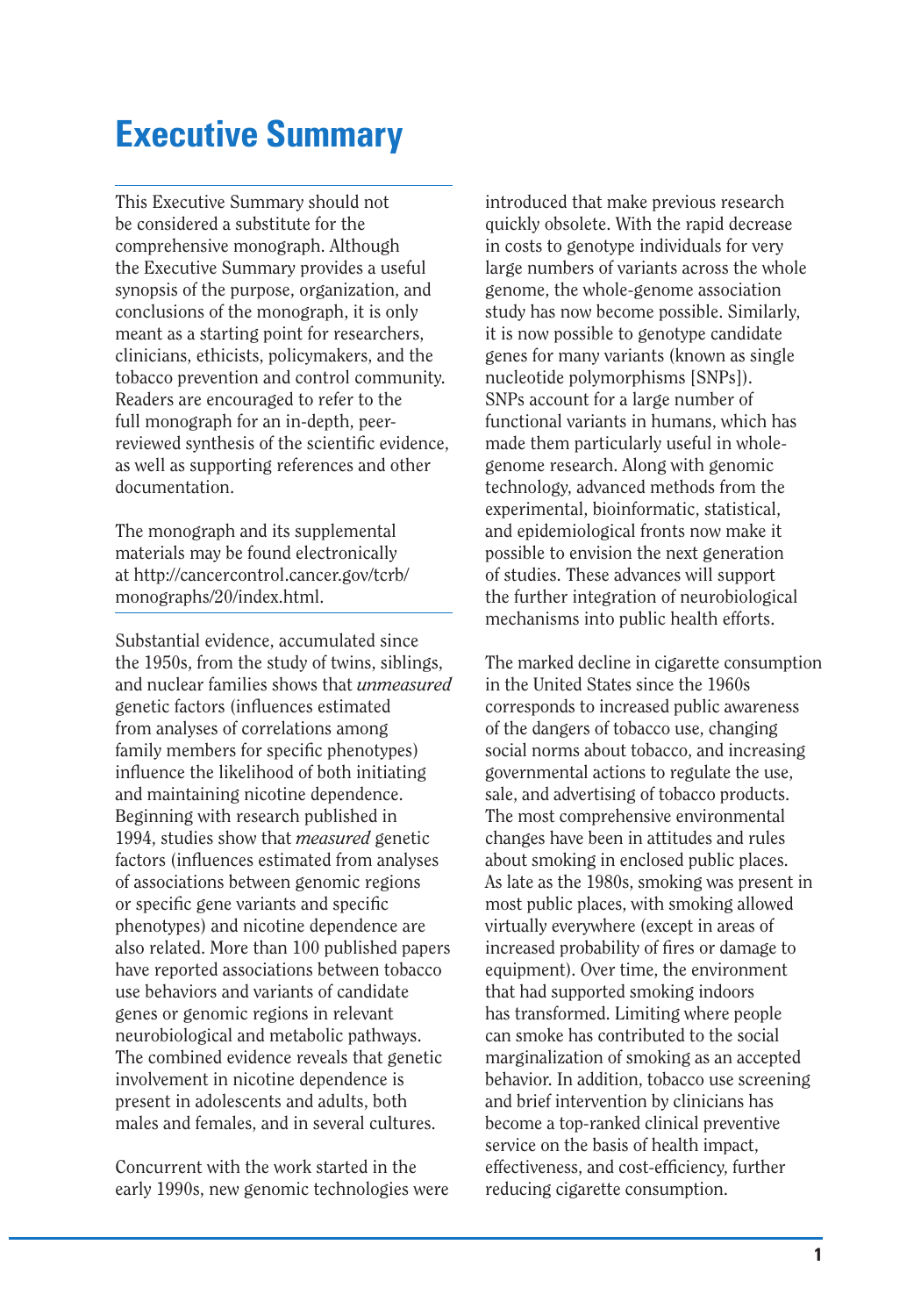Despite enormous progress in the public health arena, 45 million individuals remain regular users of tobacco, with an estimated annual cost to the U.S. economy of \$167 billion due to premature death and disability.<sup>1</sup> Worldwide, approximately 1 billion people are regular users of tobacco, and 3–6 million people die every year from illnesses caused by tobacco.<sup>2</sup> One reason for this is that broad public health and community efforts, though found to be effective by such groups as the U.S. Task Force on Community Preventive Services, are not widely implemented and have varied substantially across the United States. Also, tobacco settlement dollars are spent by many states on non-health-related and non-tobacco-related activities instead of tobacco control and prevention.3

Another reason for continued smoking is that the potential of powerful genomic tools to answer important questions about nicotine dependence has yet to be maximized, and increased attention should be paid to the nature of the behavioral and/or environmental phenotypes included in future genomic studies. The majority of the published work has relied upon relatively broad, nonspecific measures of nicotine dependence that may, in fact, represent the end result of a series of initiating, promoting, and maintaining factors, many of which interact along the developmental pathway to result in full-blown adolescent and adult nicotine dependence. The preparation of the volume was undertaken to provide future genomic investigations of nicotine dependence with a review of more refined phenotypes that derive from theorydriven and/or experimental work. To accomplish this, a team of experts in the areas of psychology, psychiatry, behavioral pharmacology, neurobiology, epidemiology, child development, statistical genetics, epidemiology, and bioinformatics was assembled to review the available evidence for novel phenotypes that could, in turn, meet the requirements of an "endophenotype."

Endophenotypes are presumed to be more directly related to the underlying characteristics of nicotine dependence than are broad inclusive measures. To be viewed as an endophenotype, a candidate phenotype may be neuropsychological, neurophysiological, neurobehavioral, biochemical, endocrinological, or neuroanatomical in nature and must be heritable, state-independent, cosegregate with nicotine dependence in families, and present at a higher rate among unaffected relatives of those with nicotine dependence than in the general population.4,5 One of the assumptions of the endophenotype concept is that these constituents will have simpler genetic underpinnings than does nicotine dependence itself. The use of endophenotypes in genetic research of nicotine dependence has been underutilized. Another underutilized approach to the study of nicotine dependence involves the study of gene-environment interactions in which it is assumed that "environmental pathogens" cause the expression of a disorder such as nicotine dependence only in the presence of certain gene variants.6

One of the objectives of the present volume is to more fully explore the existing approaches and supporting evidence (at both the phenotypic and environmental levels) available to the next generation of genetic studies. These approaches include factors and processes that are tobacco specific. as well as those that are related to broader correlated conditions, including other forms of substance dependence.

## **About the Monograph**

The overarching goal for the volume was for each of the contributing editors and authors to review the existing literature, and to go beyond it, by identifying new concepts, measurements, and strategies to more fully enrich the universe of discourse and investigation in the area of genetics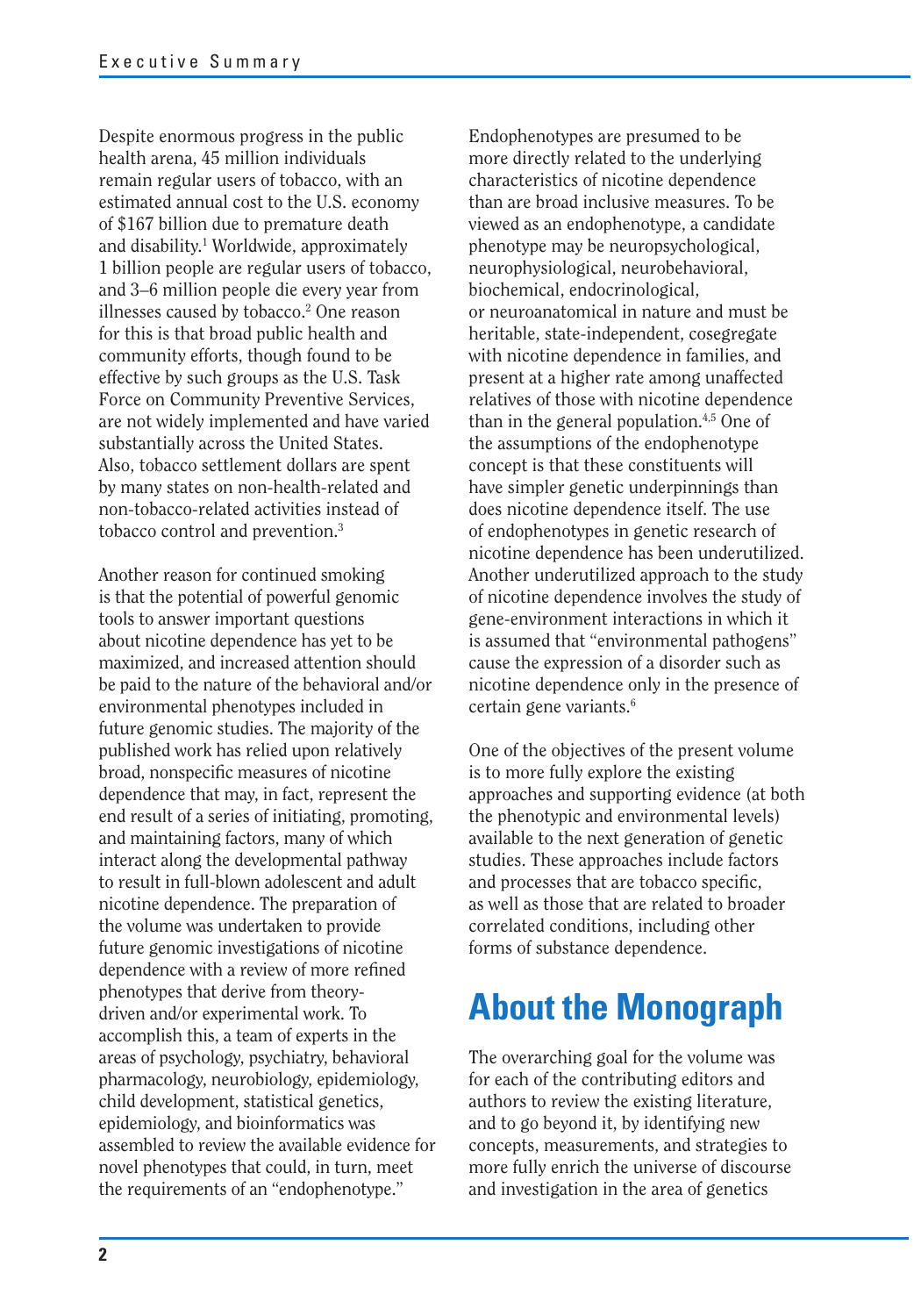and nicotine dependence. The authors were asked to summarize the best available evidence and make recommendations accordingly. In some cases, when the available evidence is thin or nonexistent, the authors were asked to conduct original analyses or apply innovative methods to existing data to move the field forward. In addition, the authors were asked to provide informed opinions as to where the next generation of research should head.

The monograph will be most useful to individuals who are or will be designing next-generation studies to determine causal relationships between genes and nicotine dependence. To limit the scope of the volume, the emerging literature on the relationship between genetic variation and response to pharmacotherapy for smoking cessation is not included. While the volume will identify many important issues and questions concerning nicotine dependence and its measurement, it does not seek to resolve the issue of what nicotine dependence is nor does it seek to identify the "best" measures of nicotine dependence. Throughout the volume, the reader will clearly see where the evidence is solid in support of a phenotype's potential role as an endophenotype and where the evidence is weak or simply not yet available.

The chapters of the monograph are organized into six parts.

Part 1-Overview, provides background context for research in genetic and geneenvironment factors in tobacco use. It focuses on phenotypes and endophenotypes that may link genes and behavior and be a basis for future genetic studies. In addition, conceptual, theoretical, and methodological considerations in the further study of nicotine dependence are examined.

### **Part 2—Theoretical Considerations,**

examines the theoretical basis for constructs that may link heritable genetic traits with

observable measures of nicotine dependence. These include phenotypes representing a causal path between specific genetic actions and measures of nicotine dependence, as well as endophenotypes measuring indirect influences, such as those found before nicotine exposure. This part examines theoretical issues in establishing nicotinedependence phenotypes as well as studies of human and animal behavior.

**Part 3—Developmental Trajectories of Tobacco Use and Their Relation to Tobacco Dependence,** examines issues in the study of trajectories of tobacco use and their future potential as a basis for genetic studies of nicotine dependence. Chapters include a literature review of developmental trajectories of cigarette smoking between adolescence and adulthood, genetic modeling issues in the study of smoking trajectories and behavior, and the relationship of these with other trajectories such as alcohol use or substance abuse.

**Part 4—Endophenotypes.** Endophenotypes serve as intermediary measures that have the potential to provide a link between genes, smoking behaviors, and nicotine dependence. Endophenotypes may help serve as a basis for future studies to identify genetic liability markers for nicotine dependence. This part discusses the evidence base for several candidate endophenotypes for nicotine dependence at or before initial exposure to nicotine as well as for endophenotypes for nicotine dependence in chronic smokers.

### **Part 5—Epidemiological and**

**Methodological Considerations,** examines epidemiological and methodological issues related to the future of genetic studies of nicotine dependence. These issues include the use of epidemiologically-based phenotypes for tobacco use; a potential etiological architecture for genetic and environmental influences on smoking phenotypes; and the hierarchical modeling of gene-gene joint action.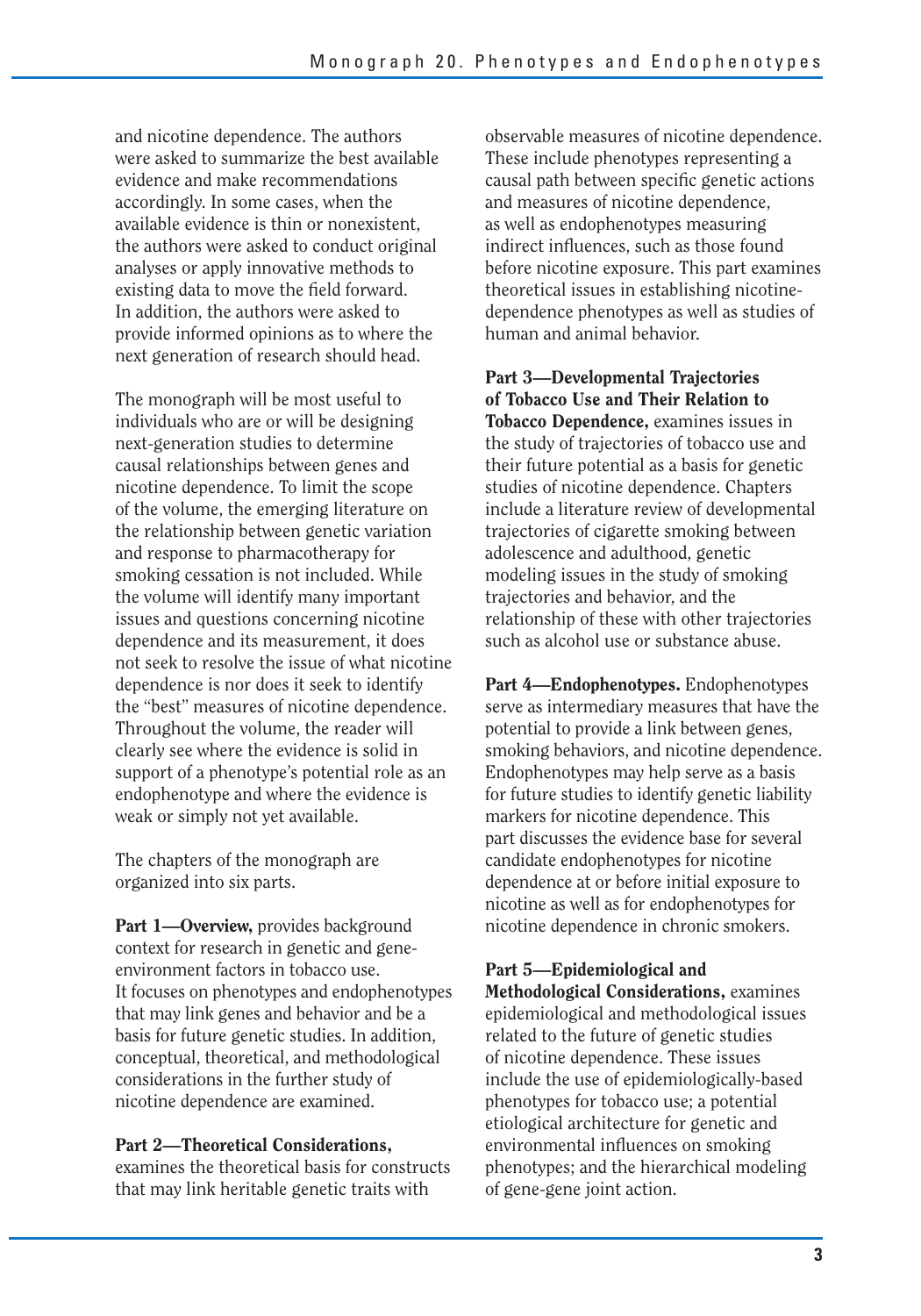**Part 6—Future Directions,** comments on how continued research in the area of genetics may influence future understanding of the pathways responsible for nicotine dependence, the role genetic variation plays in its initial acquisition and maintenance. It also provides summaries and recommendations from each of the parts of the monograph and concludes with several cross-cutting suggestions for future work in this area.

### **A Note to the Reader**

It is not the intention of the authors of the volume to suggest that the continued substantial prevalence of nicotine dependence in the population is solely determined by genetic factors. Much of the early work in twins indicates that environmental influences are equally important (and may be more so at different phases of the development of nicotine dependence). An enormous literature, evolving separately from that on genetics and nicotine dependence, clearly documents the effect of specific environmental influences on the likelihood of exposure to tobacco, its regular use, its chronic use, and the difficulty some people have in stopping its use. Protobacco stimuli are ubiquitous in the environment and include advertising by the tobacco industry and the portrayal of smoking in the movies. Equally important, the tobacco industry controls the design of cigarettes and, so, the bioavailability of nicotine. The form in which the nicotine is delivered is an important variable that almost certainly interacts with the biological factors discussed in the report.

No published study has adequately addressed simultaneously genetic variation, quantitative measures of social and cultural variation, and the interaction between the two sources of variation. This gap reflects the fact that scientists from the two traditions have not typically worked with each other rather than a dismissal of each other's

work. Tobacco use as reflected in population trends is the product of the interaction of agent, host, and environmental factors. Government policies are important modifiable environmental influences that can alter how tobacco products are designed and marketed (agent factors) and how consumers respond. Individual variation in host responses to tobacco is important to understand, since this has implications for understanding how different people will respond to different programs and policies (i.e., treatments for nicotine dependence, tax increases, mass media campaigns, etc.). Synergy occurs when tobacco control and prevention interventions directed at agent, host, and environmental factors are implemented together.

# **Major Accomplishments**

In completing the volume, several "firsts" were accomplished:

- The first comprehensive review of the state-of-the-art in the measurement of nicotine dependence and related phenotypes within the context of genetic studies
- The first demonstration that heterogeneity in tobacco use trajectory from early adolescence to early midlife is related to both family history of smoking and to nicotine dependence in adulthood
- The first demonstration that conjoint trajectories of tobacco and alcohol use in adolescents are heritable
- The first review of biobehavioral phenotypes that could be utilized by future genomic studies of pre- and postnicotine exposure
- The first demonstration that microcontextual effects on nicotine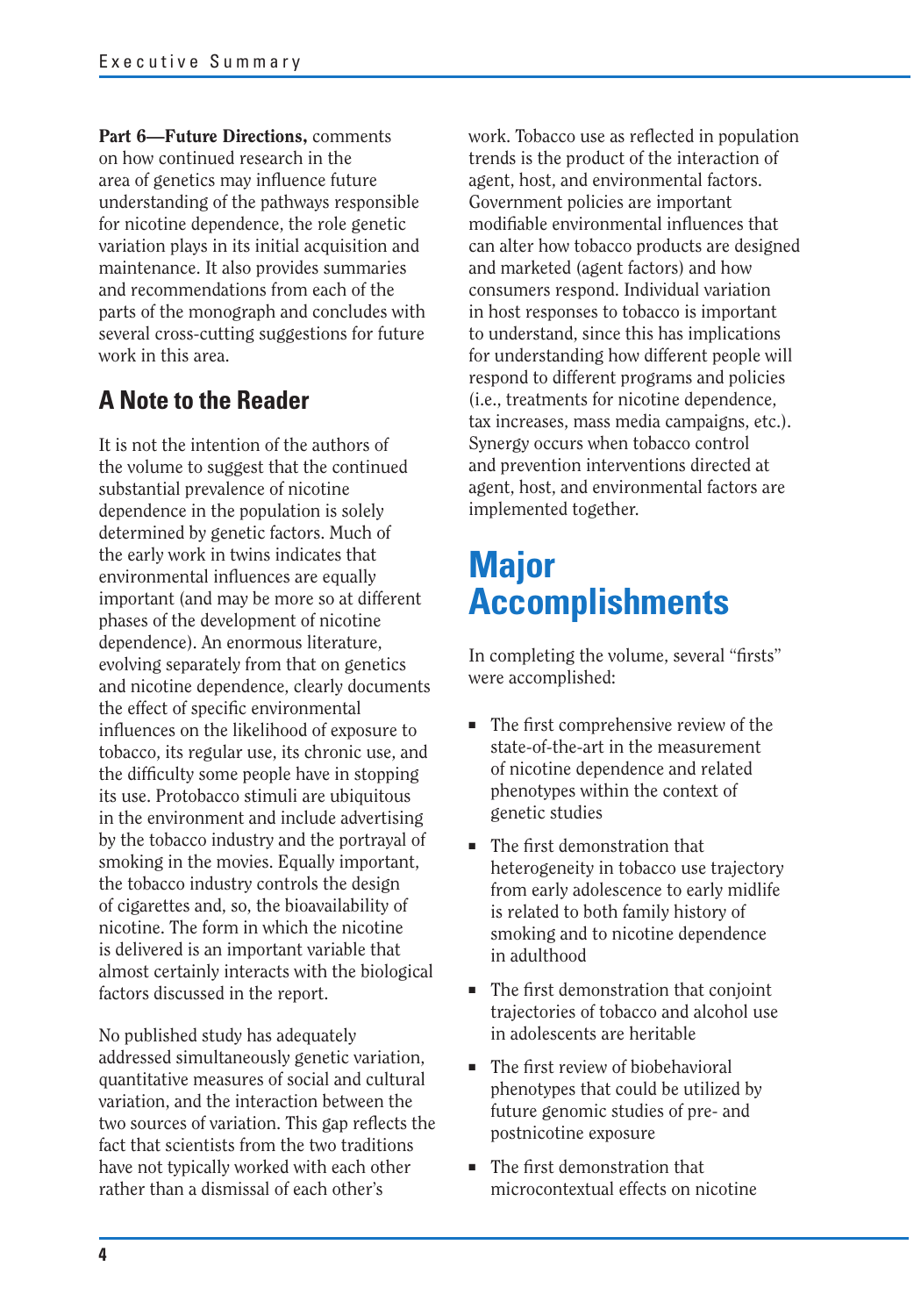dependence can be assessed and are informative within the context of a genetically informed study

■ The first use of Bayesian analysis as informed by a nicotine metabolic ontology to determine the relative importance of several genes to variation in nicotine metabolism

# **Major Conclusions**

Several broad conclusions emerge from the volume. These include

- 1. At every level of analysis (theoretical, animal, child, and adult), good candidate endophenotypes are available for inclusion in future genomic studies of nicotine dependence.
- 2. Results from the animal and human domains implicate the importance of nicotinic acetylcholine receptors in nicotine self-administration, reward, and dependence.
- 3. Developmentally, there is evidence from latent class growth analysis and growth mixture modeling in unrelated and related adolescents that familial and/or genetic factors play a role in trajectories of tobacco use that vary in age of onset, level, and chronicity of use, as well as in the extent to which tobacco and alcohol use co-occur.
- 4. In children and adults, there are neuropsychological, electrophysiological, and behavioral laboratory measures characterized in other research contexts that may shed light on mechanisms that promote risk for initiation and maintenance of nicotine dependence.
- 5. Along with more refi ned definitions of nicotine dependence at the epidemiological level and an increased number of options at the phenotypic level, several technological

developments will be important to the next generation of studies of nicotine dependence, such as whole-genome genotyping, epigenetics, proteomics, and metabolomics. Complementing these technologies are methodological advances including Bayesian statistics, behavioral ontologies, identification of developmental trajectories, and real-time measurement of environmental antecedents to nicotine dependence.

## **Chapter Summaries and Conclusions**

**Part 1—Overview** 

### **Chapter 1. Overview and Conclusions**

*Chapter 1* provides an introduction and framework for the monograph, describes how it is organized, and includes major volume conclusions, chapter summaries and conclusions, and a look to the future.

### **Chapter 2. Genetic Studies of Nicotine Dependence: Current Status**

*Chapter 2* begins with a brief summary of the epidemiology of tobacco use, focusing on environmental factors that have been shown to promote and reduce smoking behavior. Also presented is an integrative model of tobacco use and nicotine dependence, illustrating the concept of trajectories of phenotypic pathways. The chapter then provides a history of research in the genetic basis of nicotine dependence. A full discussion of the limitations in the conceptual understanding of the construct of nicotine dependence along with a detailed framework for moving the field forward is then presented. Next follows a summary of findings from selected (biometric and measured) genetic studies of nicotine dependence. The chapter ends with a brief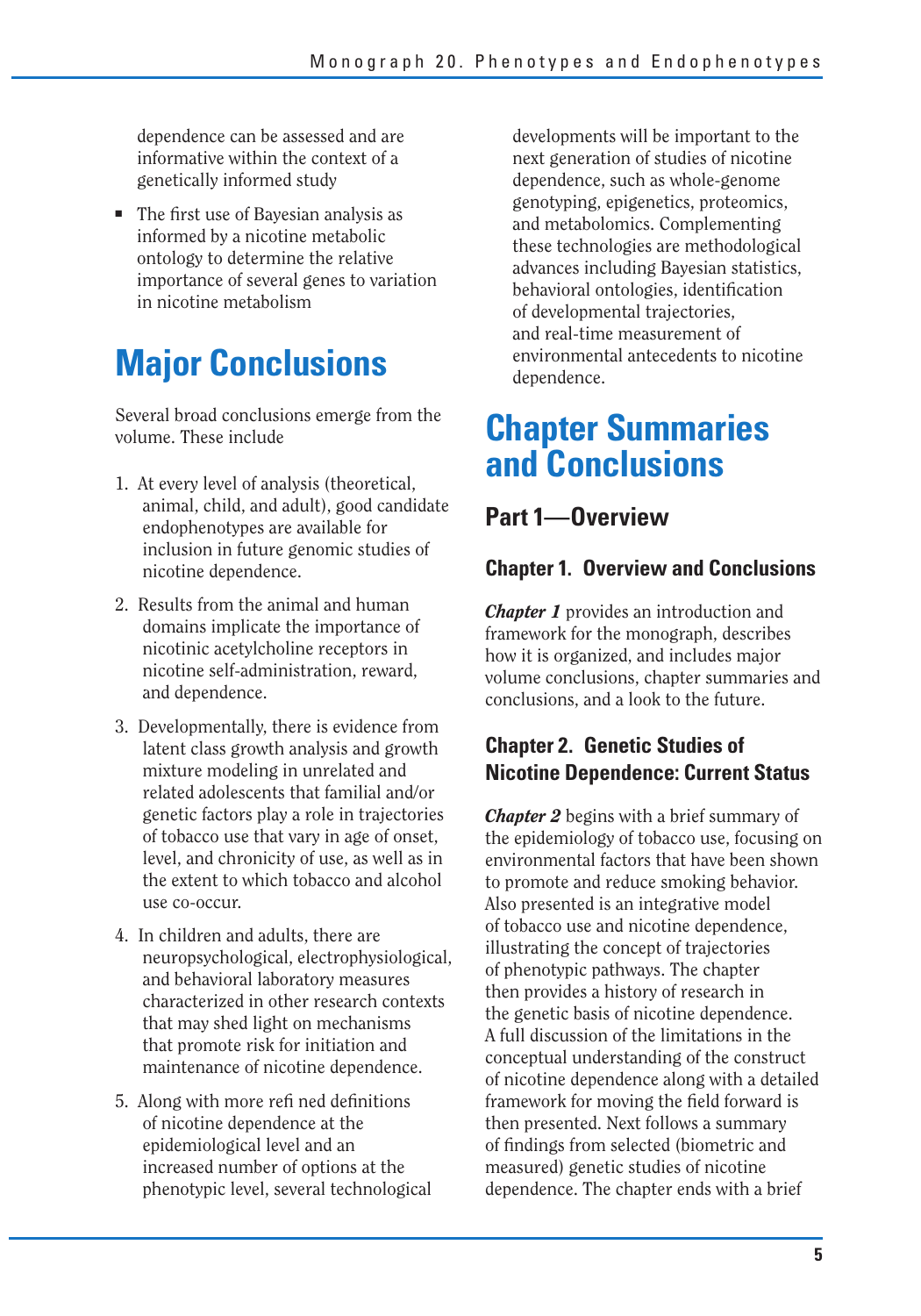discussion of some of the major issues in communicating genetic findings.

### **Part 2—Theoretical Considerations**

### **Chapter 3. The Nicotine-Dependence Phenotype: Translating Theoretical Perspectives and Extant Data into Recommendations for Genetic Mapping**

*Chapter 3* examines theoretical issues in establishing nicotine-dependence phenotypes, including distal measures of nicotine dependence focusing on mature nicotine dependence, newer multidimensional measures of nicotine dependence that examine motivational factors leading to dependence, and endophenotypes and transitional phenotypes that may form a causal path between specific genetic actions and measures of nicotine dependence.

### **Conclusions**

- 1. Most widely used tests of nicotine dependence, such as the Fagerström Test for Nicotine Dependence and the *Diagnostic and Statistical Manual of Mental Disorders,* aggregate data across different dimensions of dependence, thereby compromising the reliability and validity of these measures. Evidence suggests, however, that selected items from these measures and from newly developed dependence scales can be relatively coherent, show fairly high heritability, and be consistently related to core dependence features such as relapse likelihood.
- 2. Although key variance associated with the dependence construct will be captured by measures of smoking rate, latency to smoke in the morning, and the likelihood or latency of relapse, other complementary measures should also be considered such as strength of

withdrawal symptoms and perceived control over smoking. Analytic strategies should adjust for environmental factors such as home or work smoking restrictions, which, in theory, may reciprocally affect dependence itself.

- 3. Nicotine dependence involves both environmental and constitutional influences, and the effects of genetic variants associated with nicotine dependence require certain environmental conditions to influence the phenotype (at minimum, drug access and use). Determining which environmental features moderate genetic expression and how to incorporate such gene-environment interactions into genetic mapping remains an area for further study.
- 4. New developments in the assessment of the nicotine-dependence phenotype include the development of new multidimensional measures of nicotine dependence, including the Nicotine Dependence Syndrome Scale and the Wisconsin Inventory of Smoking Dependence Motives. These measures of mature dependence phenotypes provide the opportunity to measure relatively discrete dimensions of dependence and may permit more specific gene mapping.
- 5. In addition to greater specificity, it is vital to capture important developmental processes that may be masked by the mature nicotine-dependence phenotype. To obtain measures sensitive to particular biological mechanisms that may have close links to genetic variants, researchers may need to develop biological, behavioral, and cognitive neuroscience assays that complement self-report measures. These may include measures of endophenotypes, or intermediate phenotypes, that assess vulnerabilities to dependence that preexist nicotine use as well as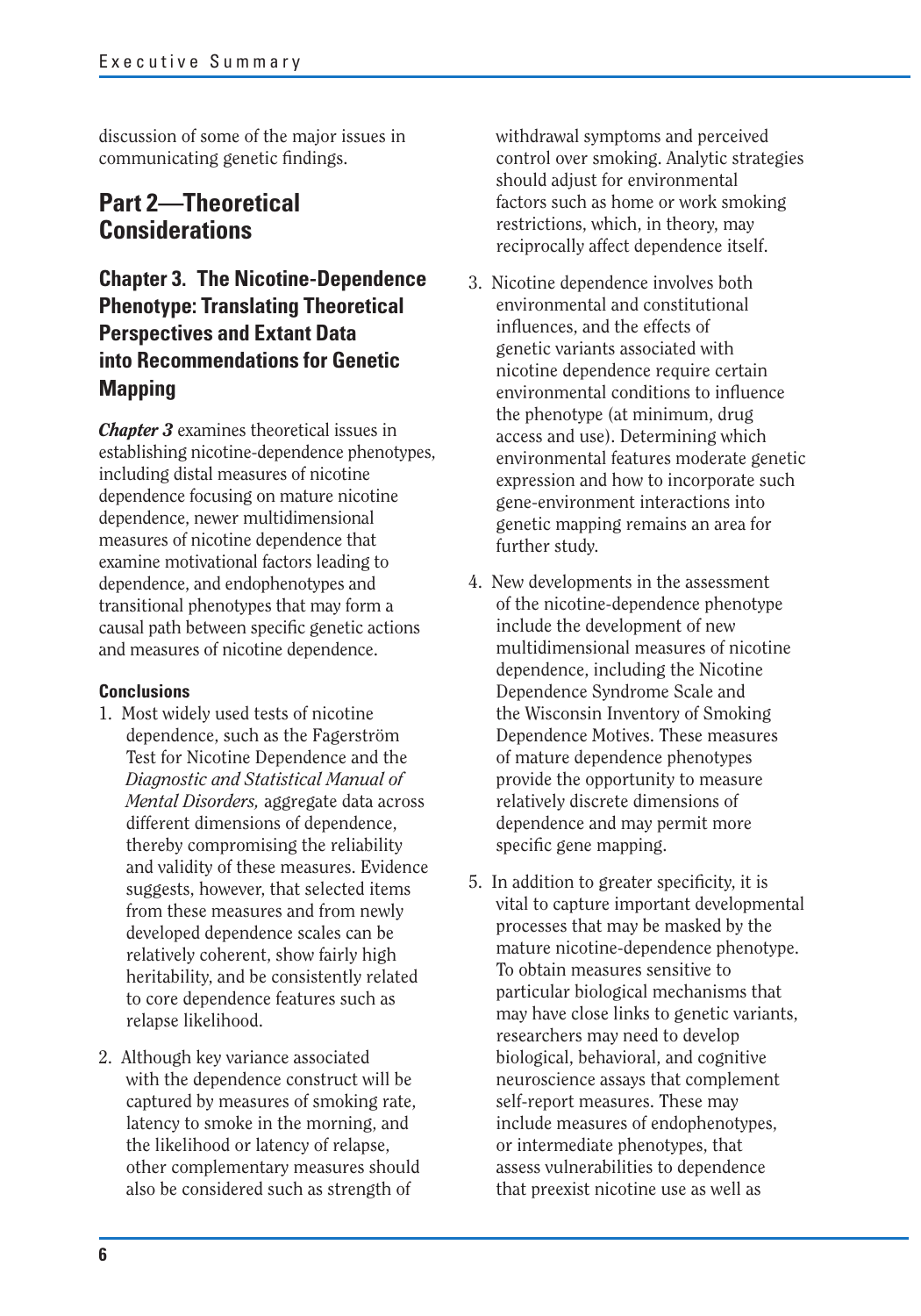transitional phenotypic measures that assess processes that change in response to drug exposure and that lead to mature dependence.

6. All stages of the genetic mapping of nicotine dependence should be guided by specific theory linking candidate genetic variants sequentially with critical biological and behavioral processes and, ultimately, with phenotypes of clinical significance.

### *Chapter 4. Mouse Models and the Genetics of Nicotine Dependence*

*Chapter 4* examines key issues in using mouse models for nicotine dependence, including how nicotinic acetylcholine receptors contribute to tissue-specific response within the context of strainspecific genetic background, the interaction of nicotine with physiological systems and how experimental results with mice may relate to the physiology of human smoking, and the way mouse models recapitulate many basic features of nicotine dependence in humans.

### **Conclusions**

- 1. Substantial differences exist between mouse strains in their response to the acute or chronic administration of nicotine. These differences implicate specific neuronal nicotinic acetylcholine receptors within a broader genetic context, which suggests a central role for these genetic variants in nicotine dependence in humans.
- 2. The three most common routes of administration (intravenous, subcutaneous, and oral) for nicotine in rodents vary in the degree to which they model key features of human nicotine dependence, such as the behavioral features of self-administration and the acute and chronic physiological effects of nicotine. Each administration route offers advantages and disadvantages.

Intravenous self-administration permits self-administration but may entail receptor-level response artifacts due to high dosages. Subcutaneous administration allows experimenter control of dosage and withdrawal over long time periods at a cost of precluding self-administration. Oral administration via drinking water permits chronic nicotine exposure and produces evidence of dependence, but is subject to specific possible side effects, making this issue an important variable in research design.

- 3. While mice generally are less sensitive to nicotine than are rats, mouse models now have a strong research base for nicotine effects. Mice are amenable to genetic and pharmacological experimental manipulation. They exhibit heterogeneity in strain-specific responses to nicotine, and methods of homologous recombination permit manipulation of specific genes. Data now link specific mouse strains to genetically influenced differences in the effects of nicotine exposure that can facilitate further study of nicotinic acetylcholine receptor biology in mice.
- 4. Mouse models link nicotine selfadministration to high-affinity nicotinic acetylcholine receptors, genetic differences, developmental factors, and other potential mechanisms of dependence. These models have, in addition, linked nicotine reward in the form of conditioned place preference with genetic strain differences and specific receptor subtypes and have linked acute and chronic nicotine tolerance with other genetic and receptor differences. The models have also linked the  $\alpha$ 7 and  $\alpha$ 4 $\beta$ 2 receptors with nicotine enhancement of working memory, learning, and attention and have shown strain-specific aging effects on nicotinic acetylcholine receptor expression.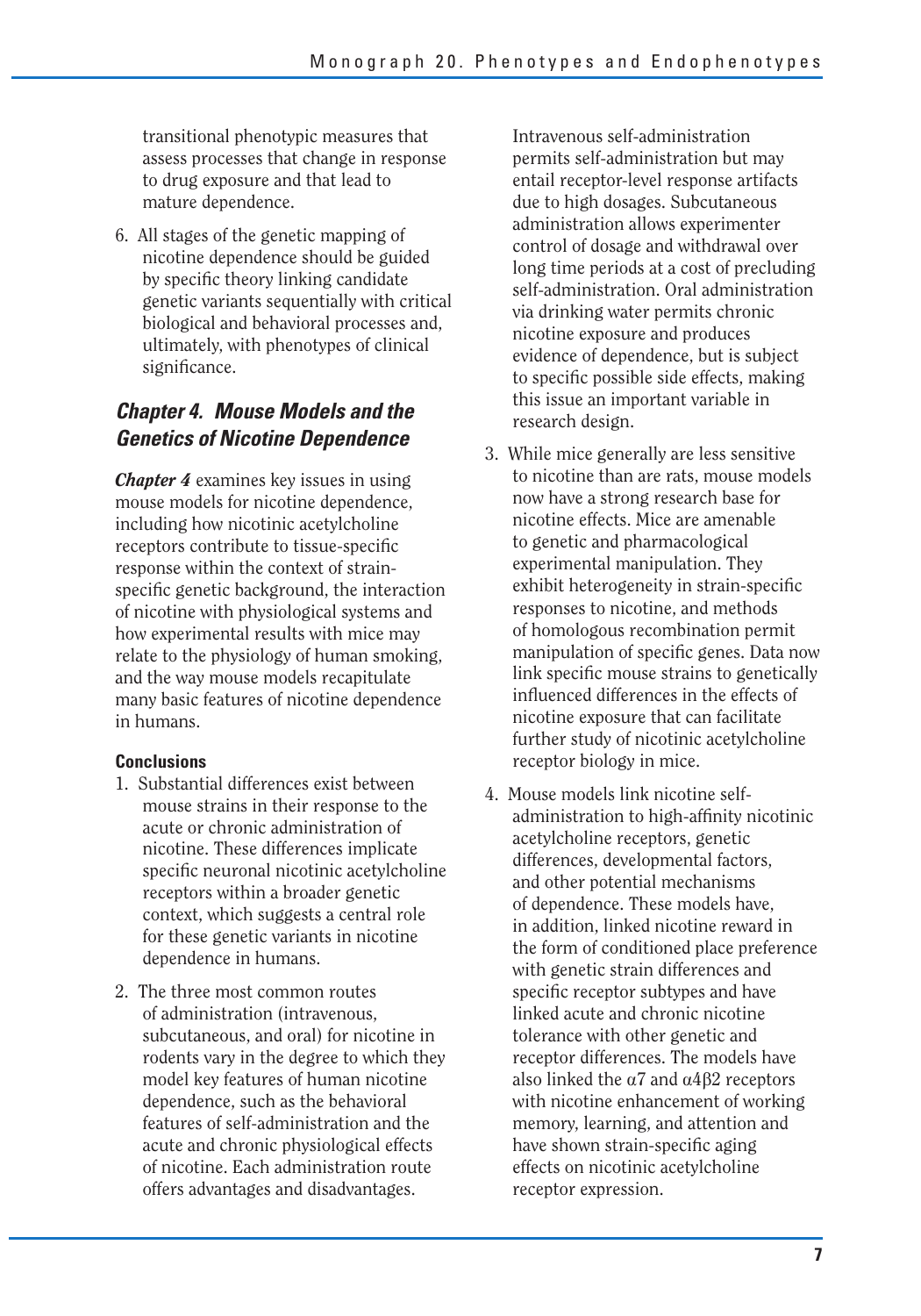5. Although substantial differences exist in the biology of nicotinic acetylcholine receptor expression and function between mice, other rodents, and humans, nascent research in mouse models for nicotine dependence shows considerable promise in furthering understanding of the biology and genetics of nicotine dependence.

### **Part 3—Developmental Trajectories of Tobacco Use and Their Relation to Tobacco Dependence**

### **Chapter 5. Developmental Trajectories of Cigarette Smoking from Adolescence to Adulthood**

*Chapter 5* examines literature concerning developmental trajectories of cigarette smoking between adolescence and adulthood and presents an empirical example of these trajectories. This chapter also provides a framework for part 3 that explores aspects of cigarette smoking trajectories and their potential to inform further genetic research.

### **Conclusions**

- 1. Previous studies (and the empirical example presented in the chapter) have identified multiple developmental trajectories of tobacco use from adolescence to adulthood. These trajectory groups, which vary in age of onset, rate of acceleration, and persistence of smoking over time also vary in their antecedents and correlated risk factors. These trajectories may be informative as developmental phenotypes for genetic studies of tobacco use.
- 2. Statistical approaches such as latent class growth analysis and growth mixture modeling can be useful in evaluating developmental trajectories of smoking behavior. However, challenges

in using these approaches include the handling of within-class random effects, the impact of a nonnormal aggregate distribution on the classes extracted, the need for proper model specification and parameterization, the span of evaluated data, and the impact of abstainers on the model.

3. Analysis of a 25-year cohort-sequential study of smoking behavior identified six distinct trajectories of smokers across eight waves of data collection. These trajectory groups were experimenters; developmentally limited smokers; earlyonset, persistent smokers; high-schoolonset, persistent smokers; late-onset, persistent smokers; and successful quitters, with a priori groups of stable abstainers, stable quitters, and relapsing/ remitters. Trajectory group membership was related to educational attainment, family history of smoking, and indicators of nicotine dependence.

### **Chapter 6. Genetic Modeling of Tobacco Use Behavior and Trajectories**

*Chapter 6* examines genetic modeling issues in the study of smoking trajectories and behavior, including methodological and conceptual issues, statistical modeling considerations, a review of prior genetic studies of smoking behavior, and a study applying an item response theory approach to an analysis of smoking trajectories.

- 1. Data from twin studies suggest that shared environmental factors are the predominant source of familial resemblance in liability to smoking initiation in young adolescents, while additive genetic factors appear more important in older adolescents.
- 2. Results from extended twin designs show that significant assortative mating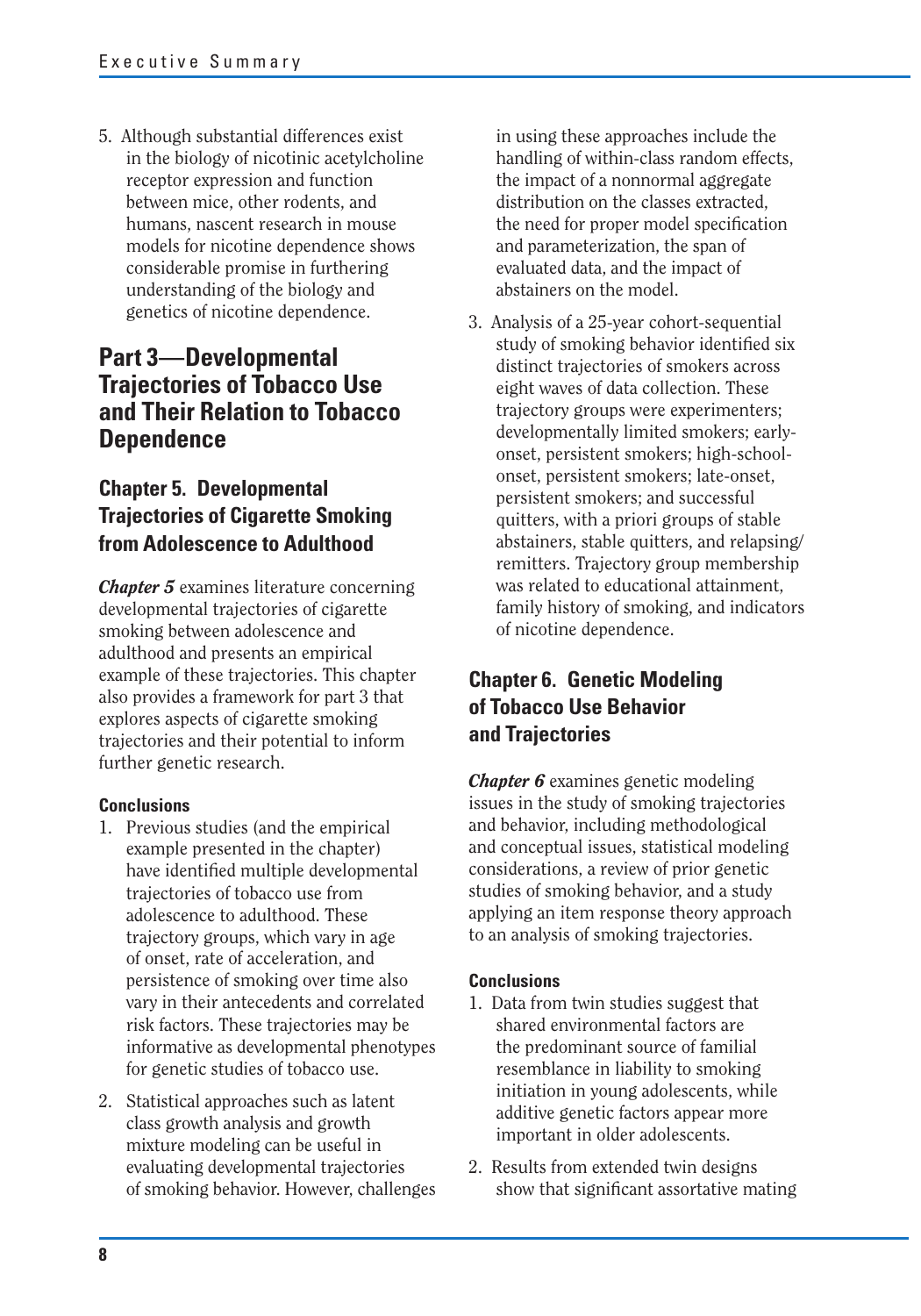exists for smoking initiation and that the parent-child correlations can be almost entirely accounted for by genetic factors. This implies a limited environmental influence of parental smoking initiation on smoking initiation in their children.

- 3. In contrast to the significant role of shared environmental factors in smoking initiation, the liability to smoking persistence and nicotine dependence appears to be primarily accounted for by additive genetic factors. Furthermore, the liabilities to initiation and progression appear to be substantially correlated. Molecular genetic studies may be expected to find some genetic variants that contribute specifically to initiation some that are specific to dependence and some that contribute to both.
- 4. Future development and applications of genetic latent growth curve models and genetic latent class models promise to improve the understanding of the role of genes and environment in smoking trajectories and transitions from nonsmoker to smoking dependence.
- 5. The search for susceptibility loci for smoking-related traits, either through linkage or association studies, has not identified any convincing replicated findings. However, several genomic regions and several candidate genes have been found to be associated with smoking behavior in more than one study.
- 6. Improving the assessment of nicotine initiation and dependence by allowing for differences in measurement by age and gender and taking conditionality into account might provide more accurate estimates of the contributions of genes and environment to different stages of smoking.
- 7. Meta-analyses or mega-analyses of studies of smoking phenotypes—both genetic epidemiological and molecular genetic—should prove useful in

summarizing the available data and results. Possibly, certain data sets may produce results that are outliers, and controlling for their effects would permit finer resolution between hypotheses and more accurate parameter estimates.

### **Chapter 7. Trajectories of Tobacco Use from Adolescence to Adulthood: Are the Most Informative Phenotypes Tobacco Specific?**

*Chapter 7* examines the evidence base for linkages between substance-use trajectories, as well as the results of an original empirical study examining smoking and alcohol use over time across a cohort group of male twins. The areas discussed include common versus specific liability to substance-use disorders, covariate relationships between smoking and other substance-abuse trajectories, and conjoint trajectories of smoking and other substances.

- 1. Studies examining the developmental course of multiple substances have shown relatively high concordance between identified trajectories despite diverse course shapes and different course prevalences.
- 2. Membership in a given developmental trajectory, which can be captured by a single categorical latent variable, represents age of onset and severity as well as change (slope) in use of a substance; moreover, membership in a trajectory characterized by concurrent use of two (or more) substances simultaneously provides information for multiple substances.
- 3. Developmental course might serve as a valuable phenotype for biometric models, and determining the degree to which a phenotype of developmental course is substance specific is valuable for the genetic study of addictive behavior.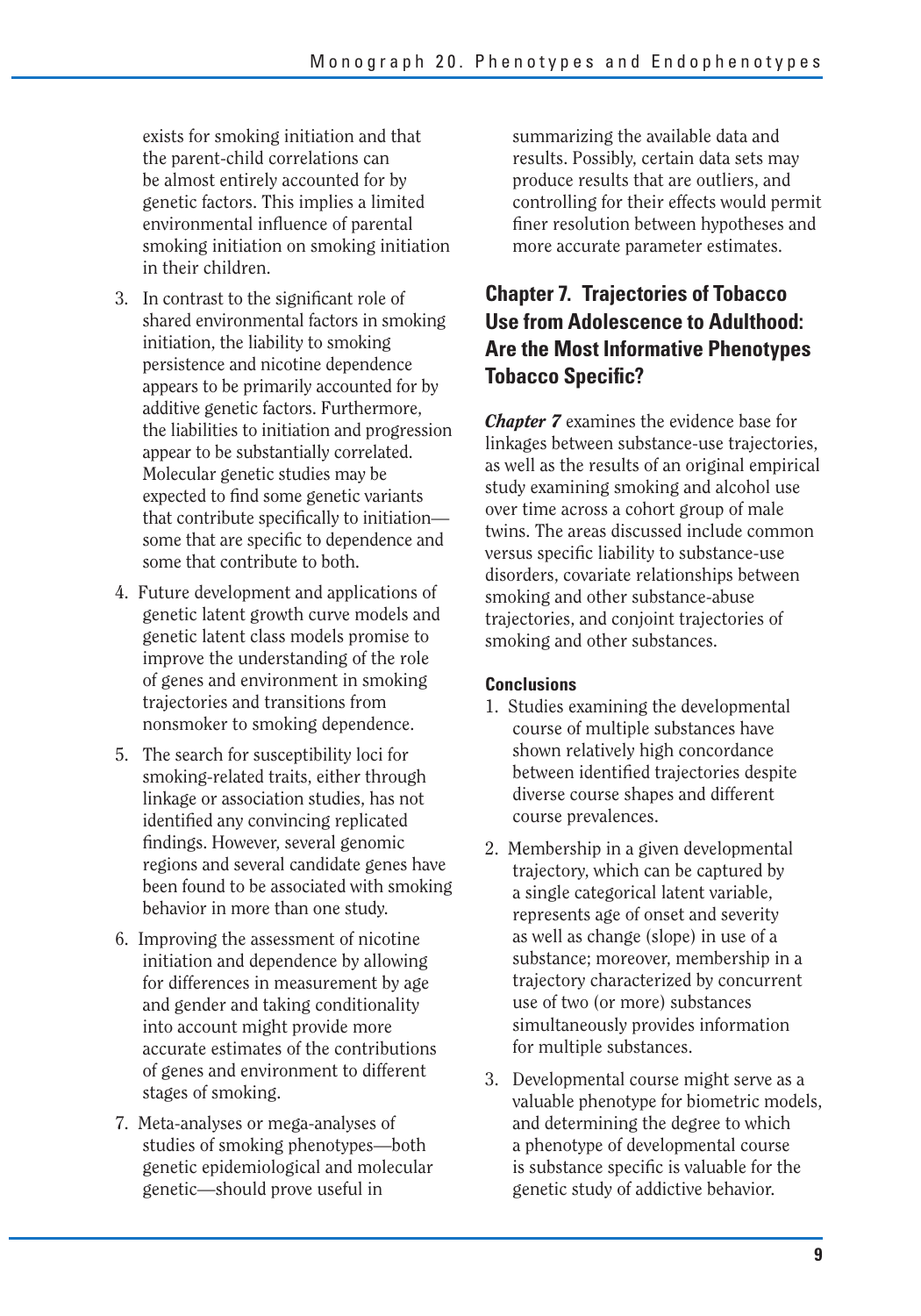- 4. Evidence using twin data indicates that courses of substance use are genetically influenced, with monozygotic twins showing greater concordance for smoking and for drinking than do dizygotic twins. The genetic contribution to the risk of taking different pathways in development represents an area for further study.
- 5. Conjoint trajectories of drinking and smoking reveal even greater concordance than do single-substance trajectories, suggesting greater heritability for courses extracted from several substances. This underscores the value of considering substance use across multiple domains when constructing phenotypes for research and perhaps even for clinical use. However, extending the concept of the components of developmental substance-use phenotypes raises new questions such as, Which substances? What aspects of substance use or its consequences? Which periods of development? Thus, the findings show the value of extending the concept of substance-use phenotypes but not necessarily optimal phenotypes that "carve nature at its joints."
- 6. If resources are limited for genetic analyses, focusing on those with the most "extreme" phenotypes marked by both high initial level and chronic continued use may represent an efficient strategy for identifying genes associated with more problematic forms of substance use.

### **Part 4—Endophenotypes**

### **Chapter 8. Endophenotypes for Nicotine-Dependence Risk at or before Initial Nicotine Exposure**

*Chapter 8* examines the evidence base for several candidate endophenotypes for nicotine-dependence risk at or before smoking and nicotine exposure. Issues covered include approach-related smoking risk variables, avoidance-related smoking risk variables, control-related smoking risk based on psychological variables, and measures of initial response to nicotine exposure.

- 1. Several higher-order psychological constructs can consolidate many smoking initiation and progression risk variables. These constructs, as well as sensitivity to initial nicotine exposure, can be related to observable neural, physiological, and behavioral measures that may, in turn, serve as potential candidate endophenotypes for genetic research on nicotine dependence.
- 2. Several laboratory measures exist that could be associated with the risk for smoking initiation and progression and subsequent nicotine dependence, but these associations have yet to be investigated. Findings are mixed for the reliability and heritability of these measures, and minimal evidence exists for their validity, representing an area for further study.
- 3. Measurement of sensitivity to initial nicotine exposure is subject to numerous methodological limitations, including ethical difficulties with empirical measurement in naive (e.g., previously unexposed to nicotine) subjects, a lack of consideration of smoking dose and context from retrospective self-reports, recall bias, and self-selection to early smoking experience. At the same time, preliminary findings indicate that measures of reward and mood effects surrounding initial exposure to smoking show promise as a potential basis for endophenotypes of a genetic predisposition to nicotine dependence.
- 4. The available evidence points to the plausibility of endophenotypes that link factors at or before initial nicotine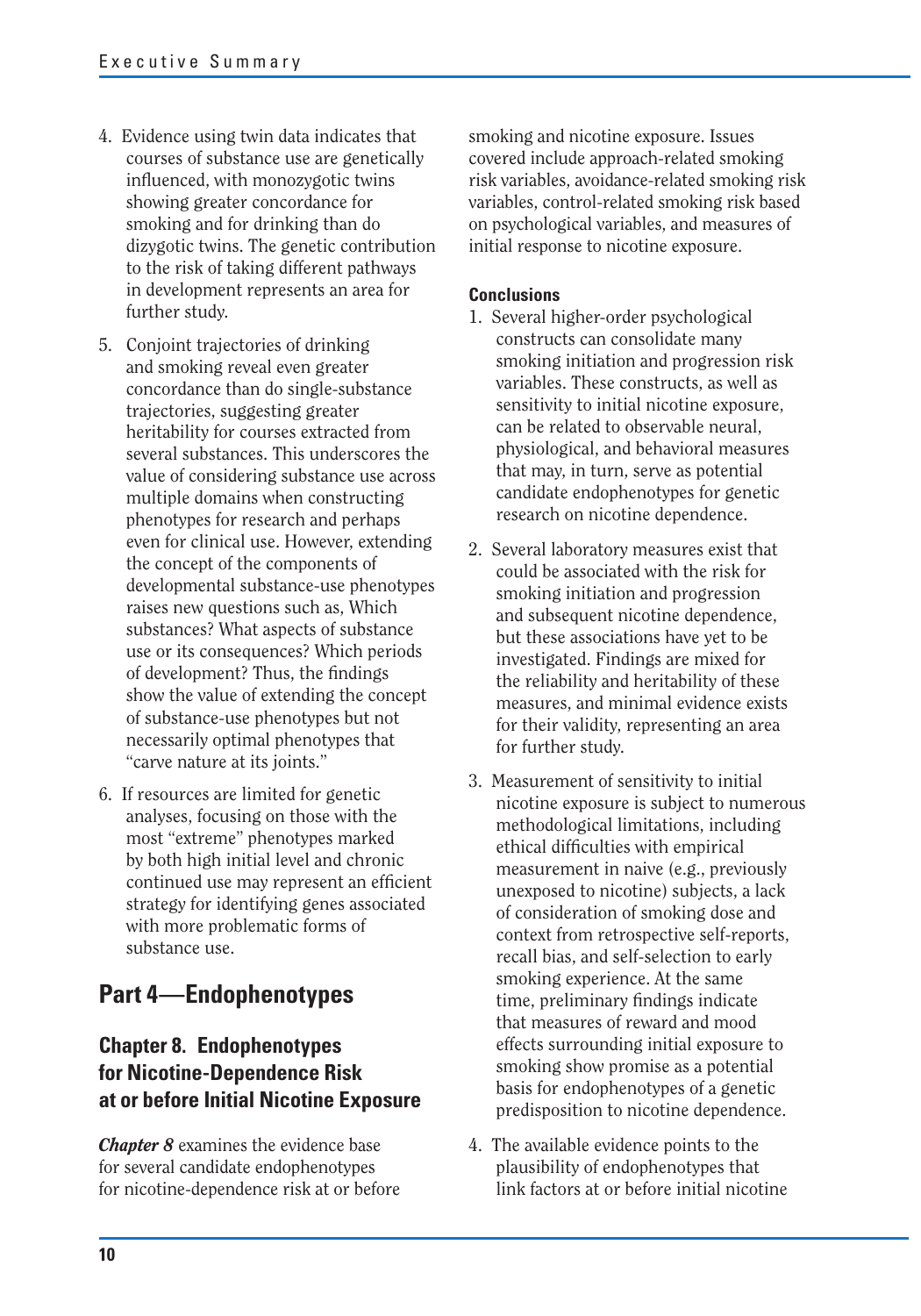exposure with the potential for nicotine dependence. These endophenotypes reflect approach, avoidance, and control-related traits as well as initial sensitivity and exposure measures in response to nicotine intake. Further research is needed to help identify endophenotypes that connect risk variables for nicotine dependence to genetic influences.

### **Chapter 9. Nicotine-Dependence Endophenotypes in Chronic Smokers**

*Chapter 9* explores the evidence base for purported endophenotypes for nicotine dependence in chronic smokers. Motivational measures, sensory measures, measures of cognitive function, measures of abstinence-induced and cue-induced craving, and affective regulation and impulse control are discussed from a standpoint of biological plausibility, objective measurement criteria and reliability, genetic influences, and association with nicotine dependence.

### **Conclusions**

- 1. Nicotine dependence in chronic smokers is characterized by persistent smoking behavior despite knowledge of its harm (e.g., an inability to sustain a quit attempt). Reinforcement measures such as nicotine choice have been related to nicotine dependence, although further research is needed on the relationship between dependence and ad libitum drug self-administration, behavioral economics, and progressive ratio measures. Genetic studies in reinforcement measures in mice indicate a potential for studying the heritability and genetic influence for these behaviors in humans.
- 2. Limited evidence exists regarding the relation between self-reported measures of reward and nicotine dependence in humans, while animal studies show a potential link between the reward-related

measure of conditioned place preference and nicotine dependence.

- 3. Evidence of heritability and genetic influence has been established for measures of sensory processing, such as resting electroencephalogram activity, event-related potentials, and the prepulse inhibition of startle response, as well as cognitive measures such as attention and working memory. Further research is indicated to investigate the relationship of such measures to nicotine dependence in humans.
- 4. Self-report measures of abstinenceinduced craving have been related to the success of cessation efforts (i.e., dependence), while neither selfreport nor psychophysiological measures of cue-induced craving have been reliably shown to relate to nicotine dependence. The relationship of these measures with genetic factors remains an area for further investigation.
- 5. Self-reported levels of negative affect following smoking cessation have been strongly related to smoking persistence. Persistence has also been associated with abstinence-induced changes in physiological measures such as cortisol and the dehydroepiandrosterone to cortisol ratio. Other measures of affect have not been shown conclusively to relate to measures of nicotine dependence.
- 6. Impulsivity and cognitive control measures such as delay discounting, the go/no-go task, and the Stroop interference task have not been shown conclusively to relate to nicotine dependence, while the go/no-go task has shown some evidence of heritability and relation to genetic factors.
- 7. Overall, the available evidence supports the possibility of endophenotypes for nicotine dependence in chronic smokers on the basis of motivational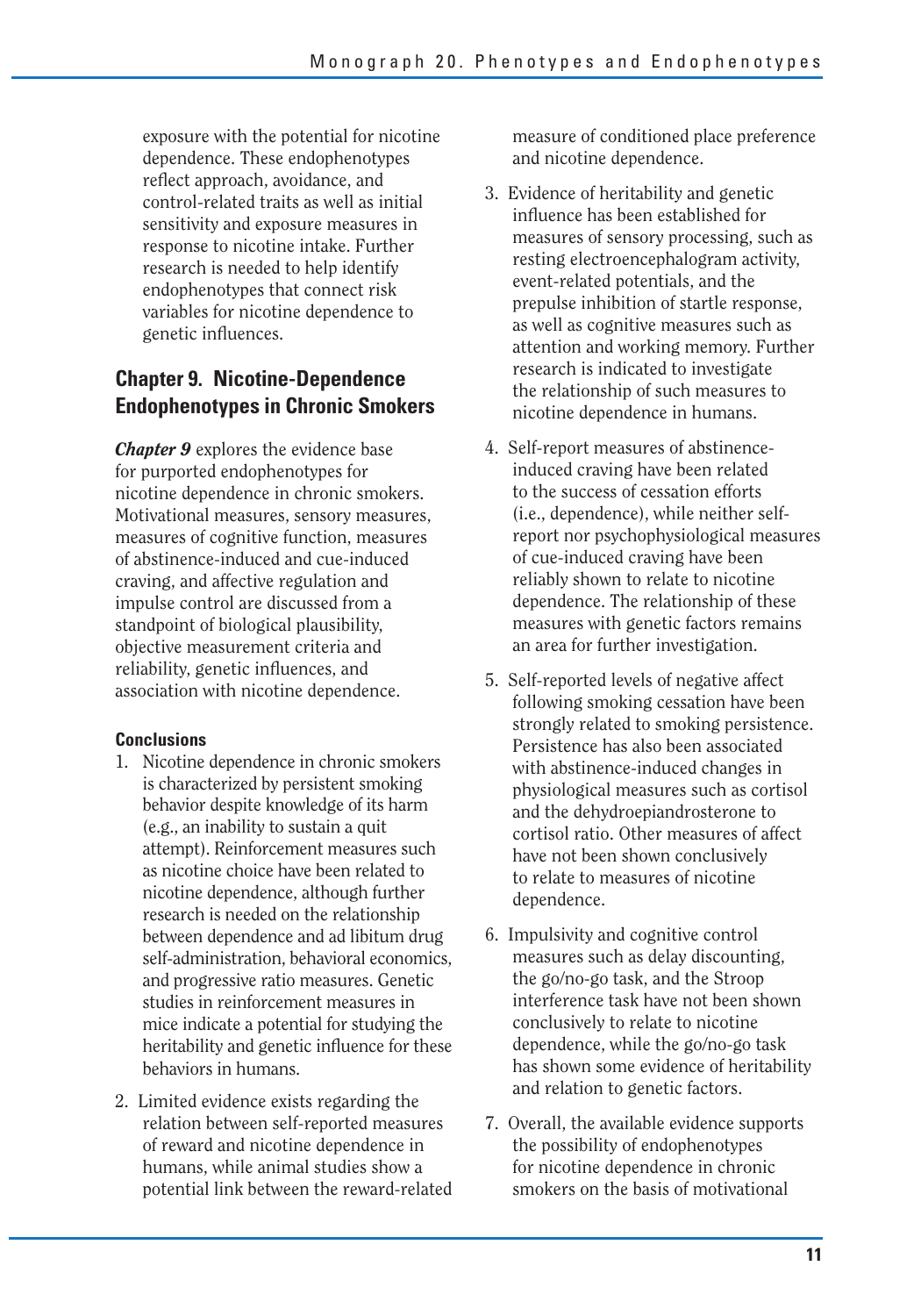factors and, to a lesser extent, sensory, cognitive, affective, and behavioral measures. Further research is indicated to help establish a consistent pattern of heritability, genetic influence, and association with nicotine dependence for measures in each of these areas.

### **Part 5—Epidemiological and Methodological Considerations**

### **Chapter 10. Epidemiological Analysis of Variation in Phenotypic Definitions: A Proof of Concept Using an Example of a Cessation Phenotype**

*Chapter 10* explores the use of an epidemiological approach for modeling smoking phenotypes that are based on transitions along the smoking trajectory and prior exposure. It presents three studies that examine improved phenotypes based on observable transition points in smoking cessation with appropriate prior exposure in relation to numerous variables for smoking behavior and comorbid conditions.

### **Conclusions**

- 1. More tightly defined phenotypes of smoking behavior that are based on transitions along the smoking trajectory and adequate prior exposure have the potential to reduce the classification bias and lack of specificity inherent in broader existing phenotypes such as current smoking status. These improved phenotypes, in turn, may lead to closer correlations between smoking behavior and genetic variables in future studies.
- 2. Studies involving both longitudinal and cross-sectional population data show measurable differences among improved phenotypes, including sustained quitters, relapsers, and never quitters, in key markers such as smoking history, other indices of nicotine dependence,

and comorbid conditions such as psychological symptoms and alcohol use.

3. Refined nicotine-dependence phenotypes based on longitudinal characterizations of smoking patterns show promise for further testing in genetic studies in support of potential phenotypegene causal associations for nicotine dependence. Research indicates the potential need for further refinement of such phenotypes.

### **Chapter 11. Incorporating Social Context into Genetic Studies of Nicotine Dependence**

*Chapter 11* examines the available research and future trends related to social context factors that could inform subsequent genetic studies of smoking. The chapter considers macrocontextual factors such as culture and socioregional factors, microcontextual factors such as smoking in specific interpersonal relationships, and integrated proximal indicators of both macro- and microcontext such as ecological momentary assessment.

- 1. Social context infl uences on developmental pathways to nicotine dependence reflect gene-environment interplay that comprises the elements of a traditional epidemiological framework including a host (e.g., smokers and genetic endowment), environmental factors (social network), and an agent (e.g., tobacco).
- 2. Macrocontextual factors such as culture, socioregional variables, and socioeconomic status can modify or even nullify genetic influences on nicotine dependence. For example, a twin study revealed a prevalence rate for smoking of less than 1% in Chinese women, reflecting an inhibitory cultural influence. Family or neighborhood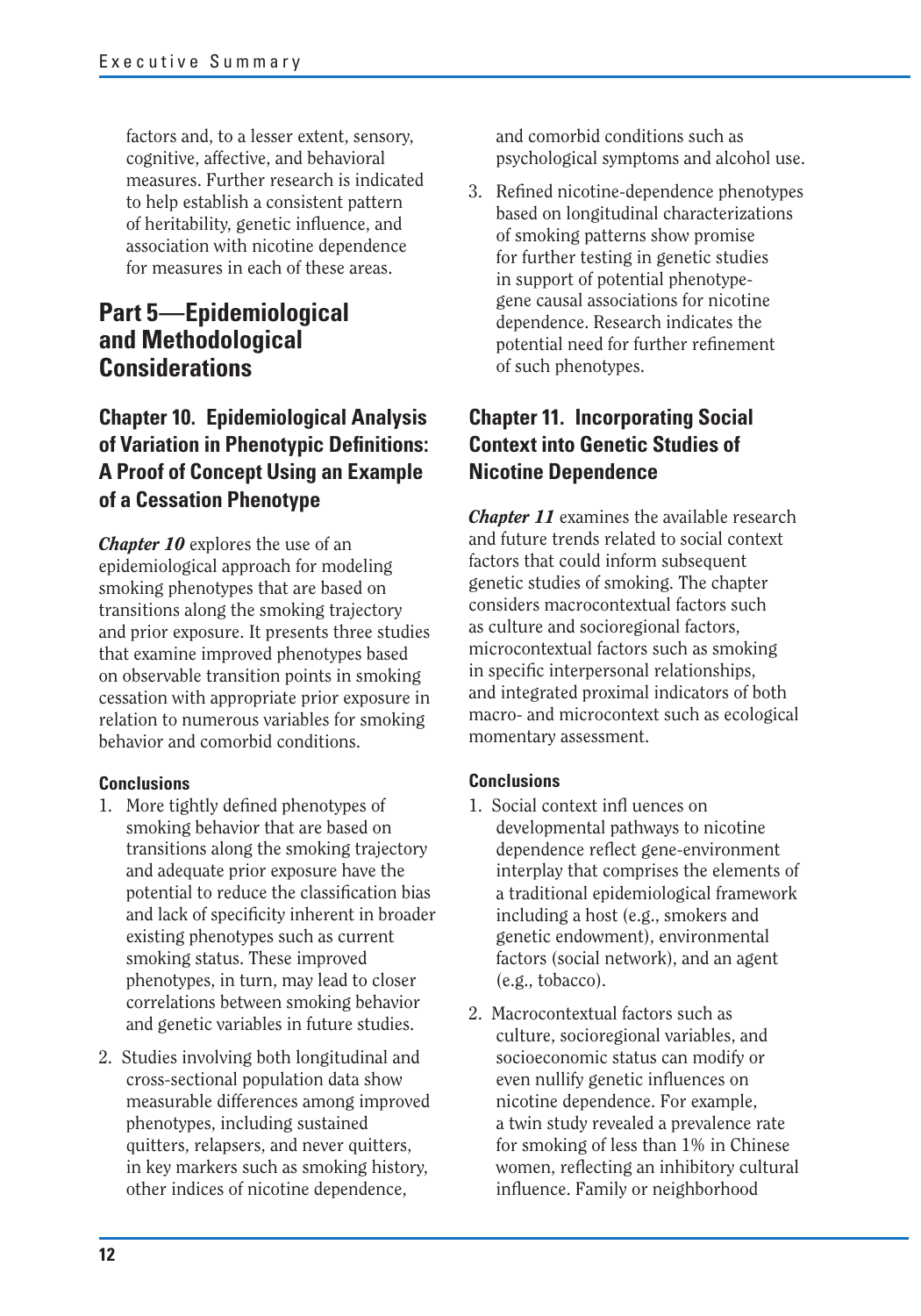socioeconomic status and density of tobacco sales outlets are examples of specific contextual factors that appear to influence smoking risk among adolescents.

- 3. Microcontextual approaches have revealed factors such as exposure to parental, sibling, and peer smoking that may moderate genetic influence on behavioral smoking measures. The genetically informative Nonshared Environment in Adolescent Development Project, which comprised twins as well as other siblings, indicated that sibling interaction patterns may moderate the shared environmental effects that influence adolescent smoking.
- 4. Studies of smoking behavior using ecological momentary assessment, designed to measure both macroand microcontextual factors, show that smoking behavior varies with both location and companions. Such assessments serve as a possible future model for incorporating integrated social context issues such as actual clinical and public health efforts to reduce tobacco use within etiological architectures.
- 5. Future work incorporating social context within gene-environment studies of smoking behavior and nicotine dependence will benefit from a greater focus on environmental factors, including more-fine-grained and comprehensive assessments of potential environmental influences.

### **Chapter 12. Using Ontologies in Hierarchical Modeling of Genes and Exposure in Biological Pathways**

*Chapter 12* examines the potential for the use of hierarchical modeling techniques within the framework of an ontology that quantifies relationships across genotypes and phenotypes for nicotine dependence. The chapter provides an

overview of statistical approaches for genetic association studies in tobacco use, presents the results of a study of nicotine metabolism that shows significant genetic associations with nicotine clearance levels, discusses design and analysis considerations in the use of hierarchical modeling in conjunction with stochastic variable selection, and explores the use of ontologies for codifying prior knowledge to support efficient computational analysis of hierarchical models.

- 1. The available knowledge of nicotine dependence arises largely from studies that model the independent association of candidate genes with outcome measures. Such studies often fail to reflect the complexity of interacting factors and discrete events that can influence smoking behavior and, therefore, may not provide a clear picture of biological mechanisms affecting nicotine dependence.
- 2. A promising approach to the study of nicotine dependence involves the use of prior biological knowledge about the relations between genotypic and phenotypic variables in a hierarchical modeling framework. This allows prior knowledge to aid in estimating specific genotypic effects and to guide a stochastic search over all possible statistical models.
- 3. The use of ontologies is a promising new direction for the elucidation of the genetic basis of nicotine dependence. An ontology is a construct or model that represents entities in both genotypic and phenotypic domains as well as their interrelations. The use of an ontology permits the modeling of hierarchical relationships by using directed acyclic graphs spanning genotypes and endophenotypes and phenotypes, while taking advantage of prior knowledge to quantify these relationships, making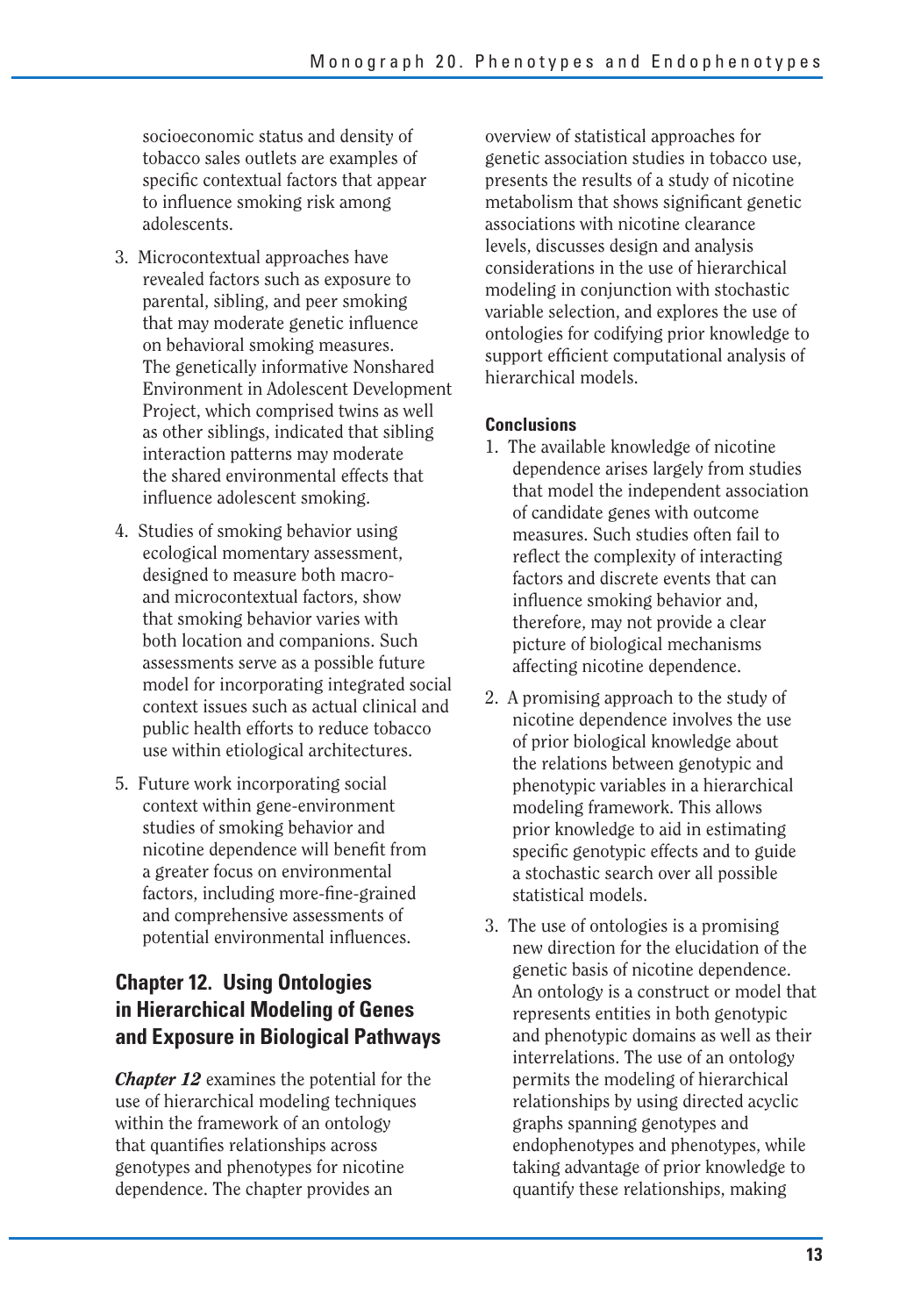them amenable to computational analysis.

- 4. A study of nicotine metabolism that used data from the Northern California Twin Registry to examine the total clearance of nicotine and the *trans*  3-hydroxycotinine to cotinine ratio, with the Nicotine Pharmacokinetics Ontology as a framework, showed a significant association between specific polymorphisms for *CYP2A6* and measured nicotine clearance levels as well as statistically significant results for single nucleotide polymorphism 4 within *UGT1A4.*
- 5. Hierarchical modeling combined with the use of an ontology defining relationships between constructs of interest represents a promising area for further research in studying a possible genetic basis for nicotine dependence as well as for understanding the interaction between genetics and social and environmental influences on tobacco use and dependence.

### **Part 6—Future Directions**

### **Chapter 13. Future Directions**

*Chapter 13* starts with a discussion of how examining the genetics of tobacco dependence may affect basic and clinical research. It then outlines future research needs for topics covered in parts 2–5. The chapter ends by presenting higher level recommendations for future research in nicotine dependence that cut across the content of this volume. These volume level future directions were identified by the editors while preparing this monograph and after taking into account continuing developments in the field.

### **Crosscutting Issues**

■ A comprehensive approach to examining and reporting genotype-phenotype associations should be adopted;

single-gene, single-variant association studies should be discouraged unless accompanied by reports of replication and validation.

- $\blacksquare$  Researchers working in the field of genetics and nicotine dependence should be mindful of the potential for misinterpretation of results by lay audiences. Efforts to communicate results to the media should include the limitations of the work along with the extent to which the results are reliable and generalizable. Doing so will minimize the chances of stigmatizing subgroups in the population.
- An ontology-based approach to nicotine dependence, with specification of expected relations within and between phenotypic domains, will provide an interpretive context and more focused hypotheses for future research; this will lead to an ongoing refinement of the ontology as new information becomes available.
- A greater use of strategies that combine differing levels of analysis is needed. The incorporation of measured genetics into genetic latent growth curve and/or latent class models in extended twin designs, for example, will provide information on the extent to which variation in one or more genes plays a role in the overall estimate of genetic variation in any particular phenotype. In addition, a nicotine reward phenotype may be characterized via behavioral measures of self-administration, selfreport assays, and imaging measures of activity in brain regions associated with reward processing. This, in turn, could spur the hunt for more genetic variants and gene-gene or gene-environment interactions to account for more of the overall genetic variation estimated in the biometric models. Inclusion of quantified life events, cultural factors, and extant clinical and public health efforts in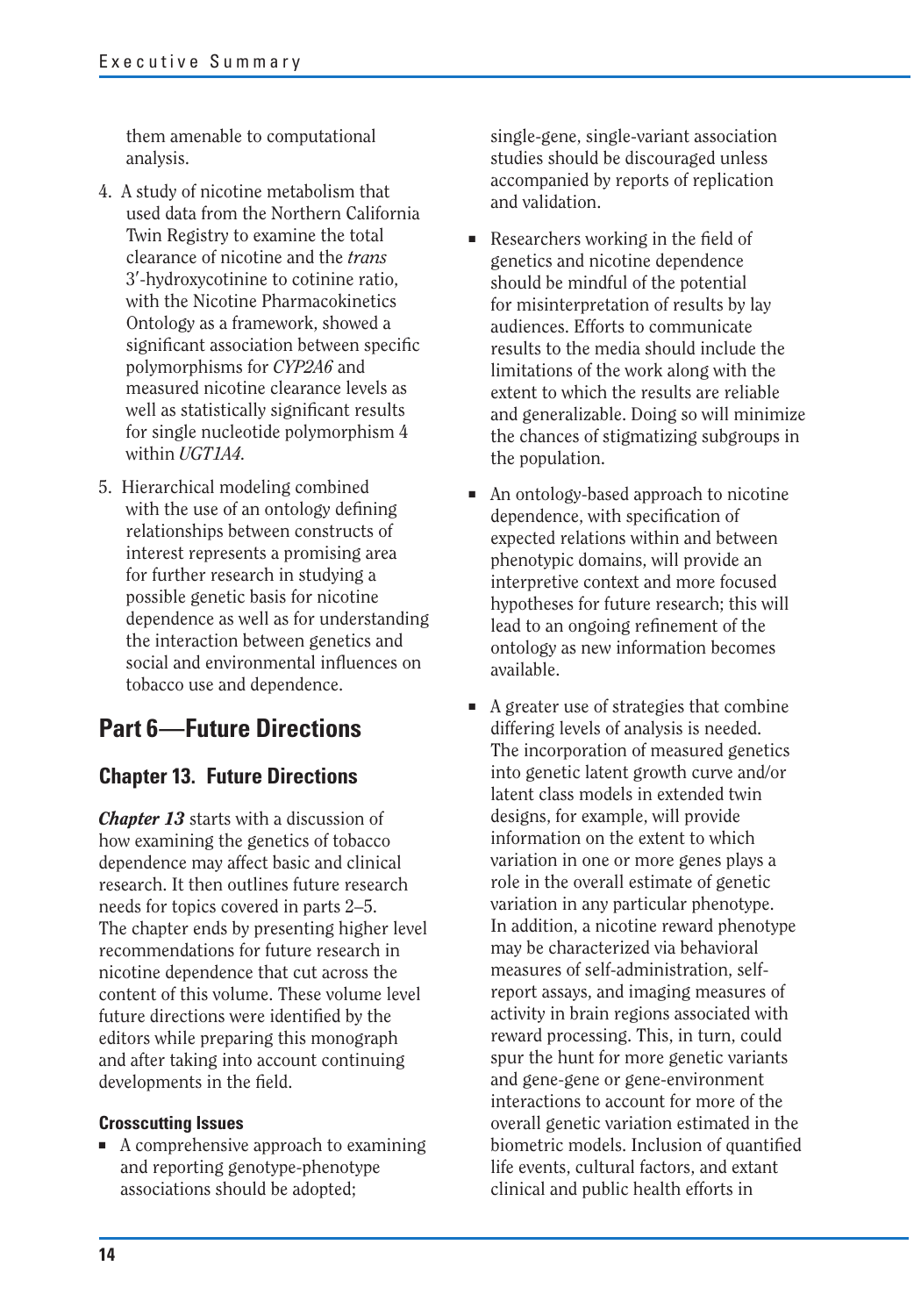tobacco control and prevention in genetic studies is also warranted.

- Genome-wide association analysis of phenotypes considered to be risk factors for the adoption or maintenance of nicotine dependence would lead to further understanding of the pathways by which children progress to adult nicotine dependence.
- Given the enormous social, health, and economic impacts of nicotine dependence, the coordinated effort of multiple research teams to address the many opportunities for further research identified in this volume is warranted.
- There is a need to examine the association between gene variants and phenotypes of relevance in both the presence and absence of environmental risk factors. Emerging evidence from longitudinal studies of adolescents suggests that genetic associations with indices of nicotine dependence may be stronger and more robust when acting in the absence of environmental pressure to not use tobacco. Another way in which gene-environment interactions may influence nicotine dependence is during and/or following attempts to quit the use of nicotine-containing products. For example, variation in genes responsible for drug metabolism could interact with the dosing or duration of pharmacotherapy for nicotine dependence to reduce drug efficacy. A third possibility for further exploration of gene-environment interactions involves the period following smoking cessation. The relationship between genetic variation and the likelihood of relapse back to nicotine dependence could well be dependent on the presence of conditioned cues to smoke or environmental stress.
- Epigenetic methodologies promise to further understanding of the impact of the environment on the

differential expression of gene variants. One possible approach, described in chapter 2, involves the comparison, at the genomic and/or expression level, of lymphoblastoid cell lines from identical twins discordant for nicotine dependence or other characteristics such as nicotine metabolism. Informative measures of environmental exposures will enhance the power of this approach to account for monozygotic twin discordance.

- Much of the tobacco literature examines genetic susceptibility to smoking initiation and cessation only among very broad groups, without an understanding of the complexities or variations within these categories in patterns of smoking behavior. Combining very different subgroups of smokers into a few common phenotypes and then using such heterogeneous groups in research studies may be hindering progress in understanding the role of genetics in complex behaviors such as smoking. Moreover, standard definitions of smoking behavior from epidemiological surveys are not commonly used, making it difficult to compare results among genetics studies and to put these results into the context of knowledge gained from other disciplines. Therefore, researchers should be encouraged to use existing standardized definitions and measures of tobacco use behavior and to examine the role of genetics and environment in a greater number and broader range of more homogeneous groups of tobacco users.
- Epidemiologists and surveillance researchers should be encouraged to contribute more to the conceptualization, identification, definition, and operationalization of potential phenotypes of tobacco use behavior and then to demonstrate the utility, reliability, and validity of these potential phenotypes by using data from representative national surveys.